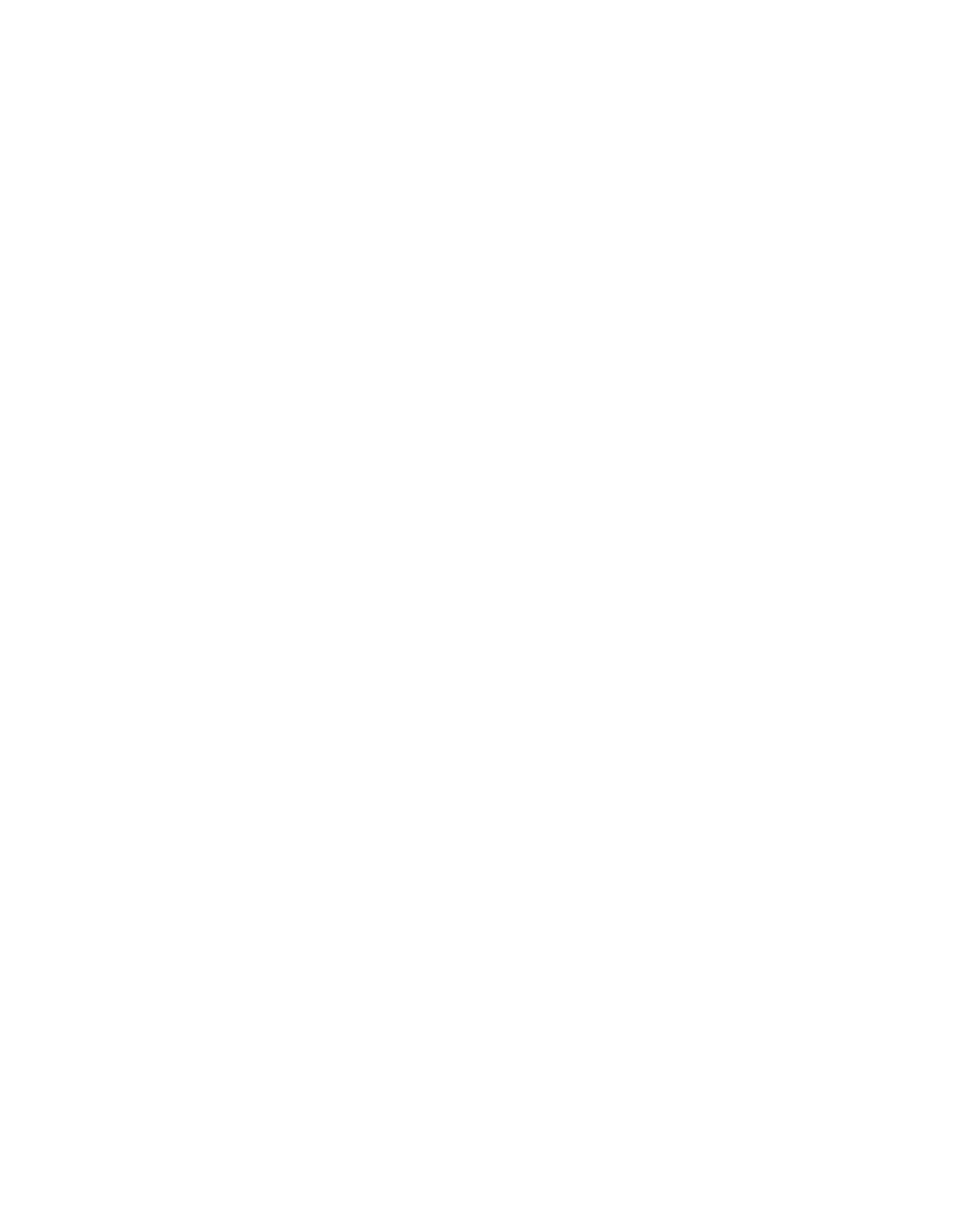**Contract Contract** PART 2 **Contract** 

## Static Types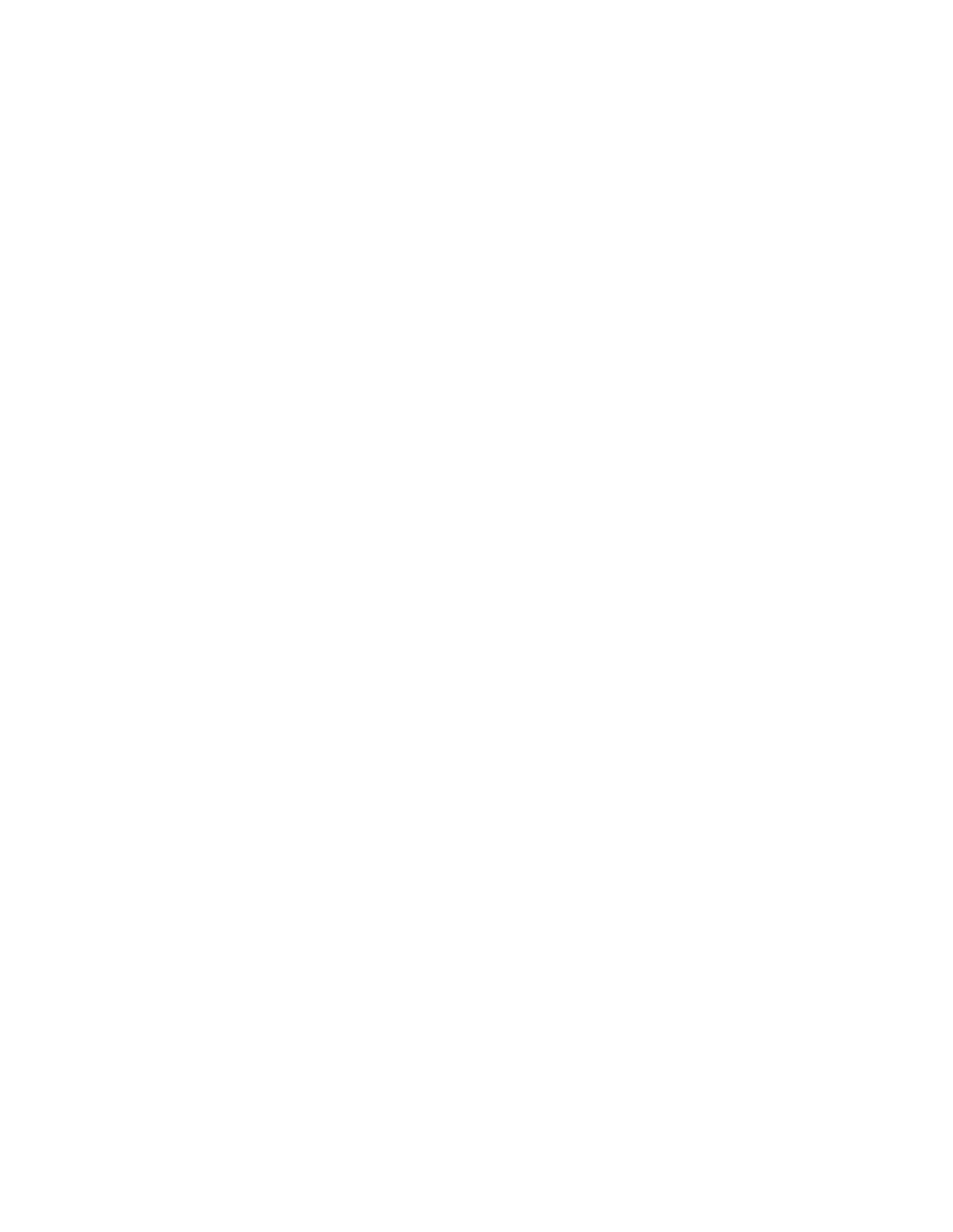# 5

### Haskell

Haskell is a lazy, functional programming language that was initially designed by a committee in the eighties and nineties. In contrast to many programming languages, it is *lazy*, meaning that expressions are evaluated when their values are needed, rather than when they are first encountered. It is *functional*, meaning that the main organizational construct in the language is the function, rather than a procedure or a class hierarchy.

Studying Haskell is useful for a number of reasons. First, studying a functional language will make you think differently about programming. Mainstream languages are all about manipulating mutable state, whereas functional languages are all about manipulating *values*. Understanding the difference will make you a better programmer in whatever language you regularly use. Second, Haskell serves as a good example of many of the topics we will be covering later in the book, particularly issues related to type systems. Finally, the Haskell language is at the forefront of language design, with many new research papers published each year about extensions to the language. Haskell thus provides a glimpse as to where mainstream languages may be going in the future.

Because we will use Haskell in various chapters of the book to illustrate properties of programming languages, we will study Haskell in a little more detail than we will study some other languages. Compilers for Haskell are available on the Internet without charge. Several books and manuals covering the language are available. In addition to online sources easily located by web search, *Real World Haskell* (O'Reilly, 2009) is a good reference.

#### 5.1 INTERACTIVE SESSIONS AND THE RUN-TIME SYSTEM

In addition to providing standard batch compilation, most Haskell compilers provide the same kind of read-eval-print loop as many Lisp implementations. In this mode of use, programmers enter expressions and declarations one at a time. As each is entered, the source code is type checked, compiled, and executed. Once an identifier has been given a value by a declaration, that identifier can be used in subsequent expressions.

The program that implements the read-eval-print loop is often called a shell or an interpreter, even though the code is actually compiled. Such shells are useful for interactively experimenting with code and can function as debuggers. We will use such a shell to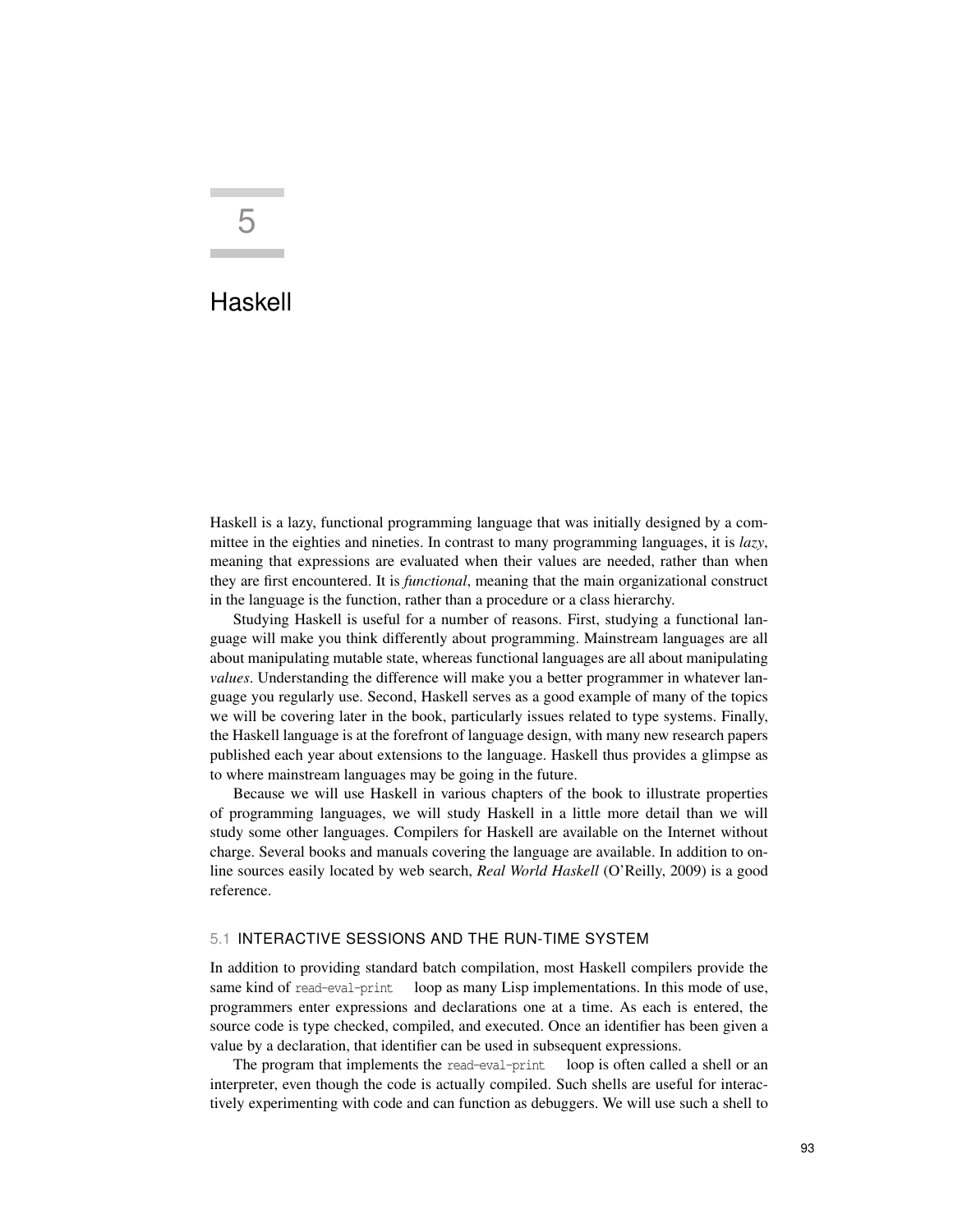explore various features of Haskell.

#### 5.1.1 Expressions

For expressions, user interaction with the Haskell shell has the form

Prelude> <expression> <print \_value> it :: <type>

where "Prelude>" is the prompt for user input (The word "Prelude" indicates that only the standard prelude module has been loaded). The second two lines are output from the Haskell compiler and run-time system. These lines illustrate that if an expression is entered, the shell will compile the expression and evaluate it. The first line of the output  $\phi$   $\phi$  and  $\phi$  is the value of the expression, serialized as a string. The second line of output is a bit cryptic: it is a special identifier bound to the value of the last expression entered and the notation "::" can be read "has type," so it :: <type> means that the variable it is bound to this most recent expression and furthermore, it has type type.

It is probably easier to understand the idea from a few examples. Here are four lines of input and the resulting compiler output:

```
Prelude> (5+3) -26
it :: Integer
Prelude> it + 3
9
it :: Integer
Prelude> if True then 1 else 5
1
it :: Integer
Prelude> 5 = 4False
it :: Bool
```
In words, the value of the first expression is the integer 6. The second expression adds 3 to the value it of the previous expression, giving integer value 9. The third expression is an if-then-else , which evaluates to the integer 1, and the fourth expression is a Booleanvalued expression (comparison for equality) with value False .

Each expression is parsed, type checked, compiled, and executed before the next input is read. If an expression does not parse correctly or does not pass the type-checking phase of the compiler, no code is generated and no code is executed. The ill-typed expression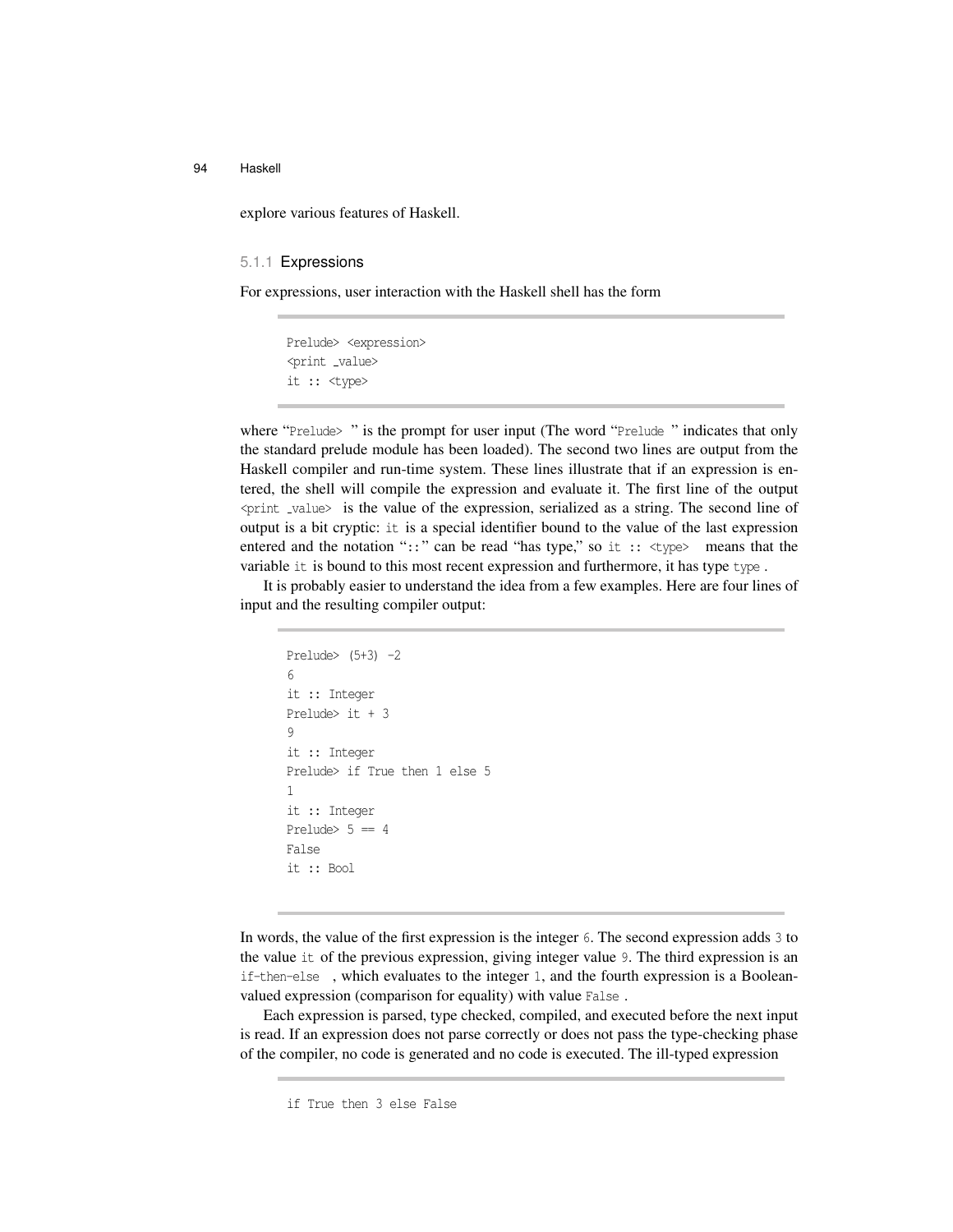for example, parses correctly because this has the correct form for an if-then-else . However, the type checker rejects this expression because the Haskell type checker requires the then and else parts of an if-then-else expression to have the same types, as described in the next subsection. The compiler output for this expression includes the error message

```
<interactive>:1:14:
No instance for (Num Bool)
arising from the literal '3' at <interactive>:1:14
```
indicating a type mismatch. In more detail, the message says that the literal False , which has type Bool , does not belong to the *type class* Num , which is the collection of all types that support arithmetic operations and literals such as 3. Since Bool does not belong to the Num type class, the type checker reports a type error because the two branches of the if-then-else have different types. A detailed discussion of the Haskell type system appears in Chapters 6 and 7.

#### 5.1.2 Declarations

User input can be an expression or a declaration. The standard form for Haskell declarations, followed by compiler output, is

```
Prelude> let <identifier> = <expression>
<identifier> :: <type>
```
The keyword let indicates we are introducing a new identifier whose value comes from <expression> . The compiler type checks the expression and the shell output indicates that the newly introduced identifier has the type of the expression. If we ask the shell for the value of the identifier, the shell evaluates the expression bound to the identifer and prints the result, as before. Here are some examples:

```
Prelude> let x = 7 + 2x :: Integer
Prelude> x
9
it :: Integer
Prelude> let y = x + 3y :: Integer
Prelude> let z = x * y - (x + y)z :: Integer
Prelude> z
87
it :: Integer
```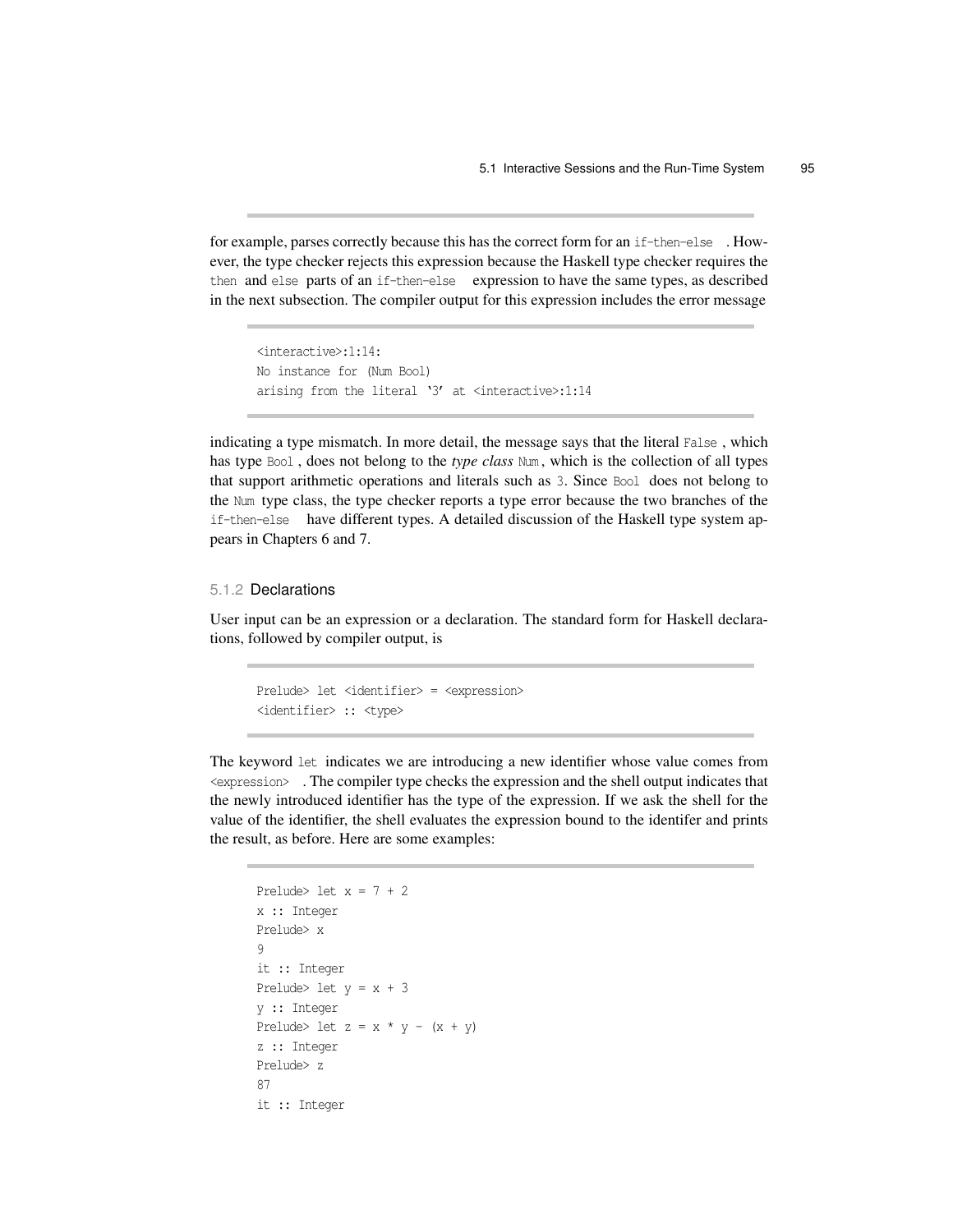In words, the first declaration binds the expression  $7+2$  to the identifier x. When we ask for the value of  $x$  by entering it at the command-line, the compiler evaluates the expression associated with x and prints the resulting value 9. After this evaluation, x is bound to the value 9, and so the expression 7+2 will not be evaluated again. The second declaration refers to the value of x from the first declaration and binds the expression  $x+3$  to the identifier  $y$ . The third declaration binds the identifier  $z$  to an expression that refers to both of the previous declarations. When we ask for the value of z, the compiler evaluates the associated expression and prints 87 as the result. Because the value of z depends upon the value of y, the shell will evaluate the expression associated with  $y$  in the process of computing the value of z.

Functions can also be declared with the keyword let . The general form of user input and compiler output is

```
Prelude> let <identifier> <arguments> = <expression>
<identifier> :: <arg _type> -> <result _type>
```
This declares a function whose name is <identifier> . The argument type is determined by the form of  $\langle$  arguments $\rangle$  and the result type is determined by the form of <expression> .

Here is an example:

```
Prelude> let f x = x + 5f :: (Num a) \Rightarrow a \rightarrow a
```
This declaration binds a function value to the identifier  $f$ . The value of  $f$  is a function with an interesting type. It says that for any type a that belongs to the Num type class (the "(Num a)  $\Rightarrow$  " part of the syntax), function f can take a as an argument and will return a as a result (the "a  $\rightarrow$  a" part of the syntax). Since the type Integer belongs to the type class Num, a particular instance of the type for  $f$  is Integer  $\rightarrow$  Integer  $\cdot$ . We will see more about this kind of type in Chapter 7.

The same function can be declared using an anonymous function written as

Prelude> let  $f = \sqrt{x} \rightarrow x + 5$ f :: Integer -> Integer

In this declaration, the identifier f is given the value of expression  $\chi \rightarrow x + 5$ , which is a function expression like (lambda (x)  $(+ x 5)$  in Lisp or  $\lambda x.x+5$  in lambda calculus. Haskell requires that anonymous functions have *monomorphic types*, which means that their types cannot mention type variables such as the a in the earlier definition of f. As a result, the Haskell type checker assigns this later version of f the monomorphic type Integer  $\rightarrow$  Integer . We will discuss functions further in Section 5.3 and typechecking issues in Chapter 6.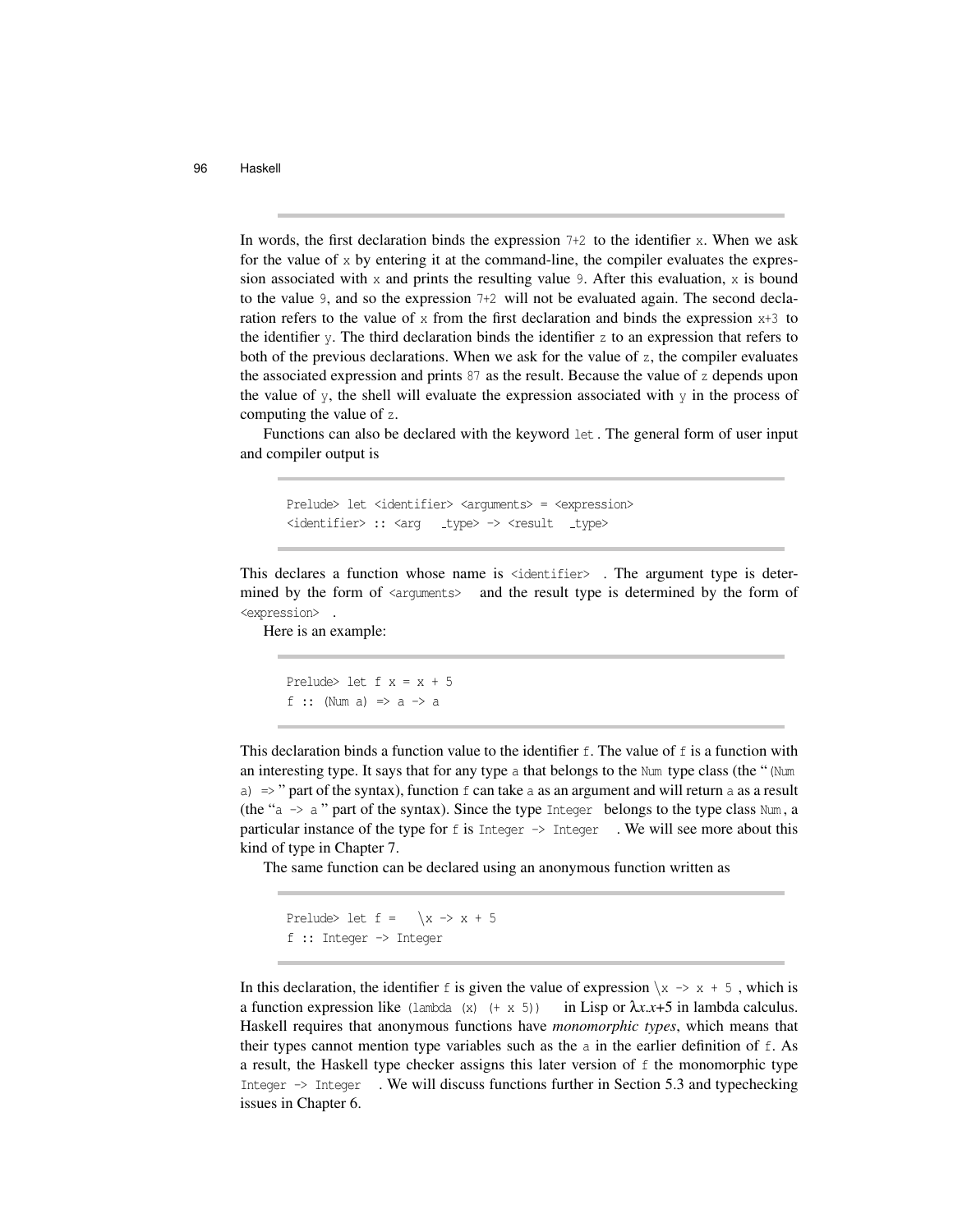Identifiers vs. Variables. An important aspect of Haskell is that the value of an identifier cannot be changed by assignment. More specifically, if an identifier  $x$  is declared by let  $x$  $= 3$ , for example, then the value of x will always be 3. It is not possible to change the value of x by assignment. In other words, Haskell declarations introduce constants, not variables. The way to declare an assignable variable in Haskell is to define a reference cell, which is similar to a cons cell in Lisp, except that reference cells do not come in pairs. References and assignment are explained in Chapter 8.

The Haskell treatment of identifiers and variables is more uniform than the treatment of identifiers and variables in languages such as C and Java. If an integer identifier is declared in C or Java, it is treated as an assignable variable. On the other hand, if a function is declared and given a name in either of these languages, the name of the function is a constant, not a variable. It is not possible to assign to the function name and change it to a different function. Thus, C and Java choose between variables and constants according to the type of the value given to the identifier. In Haskell, a let declaration works the same way for all types of values.

#### 5.2 BASIC TYPES AND TYPE CONSTRUCTORS

The core expression and declaration parts of Haskell are best summarized by a list of the basic types along with the expression forms associated with each type.

#### 5.2.1 Unit

Haskell's unit type has only one element. Both the type and the element are written as empty parentheses:

() :: ()

The unit type is used as the type of argument for functions that have no arguments. C programmers may be confused by the fact that the term unit suggests one element, whereas void seems to mean no elements. From a mathematical point of view, "one element" is correct. In particular, if a function is supposed to return an element of an empty type, then that function cannot return because the empty set (or empty type) has no elements. On the other hand, a function that returns an element of a one-element type can return. However, we do not need to keep track of what value such a function returns, as there is only one thing that it could possibly return. The Haskell type system is based on years of theoretical study of types; most of the typing concepts in Haskell have been considered with great care.

#### 5.2.2 Bool

There are two values of type Bool , True and False :

True :: Bool False :: Bool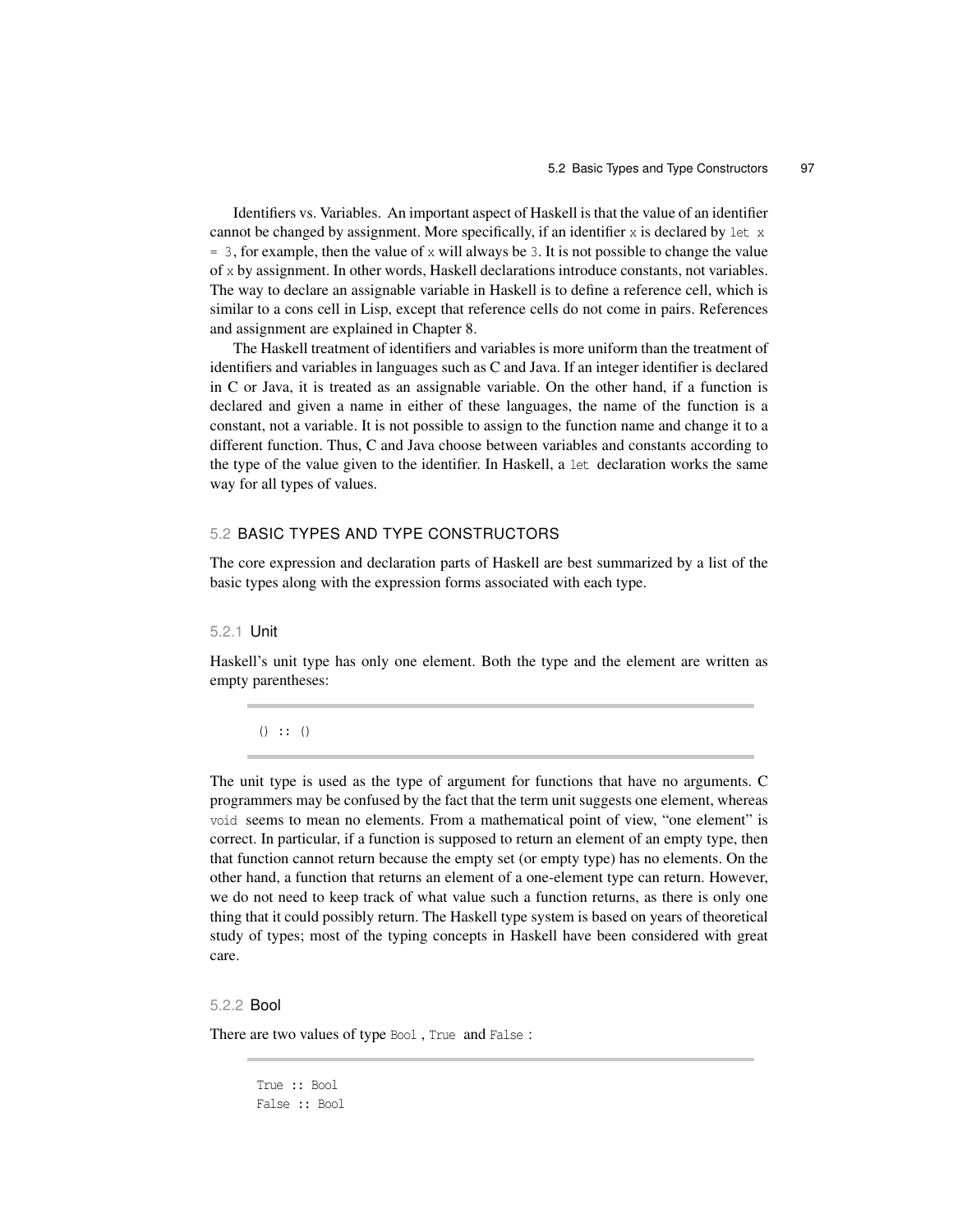The most common expression associated with Booleans is the conditional, with

```
if e1 then e2 else e3
```
having the same type as e2 and e3 if these have the same type and e1 has type Bool. There is no if-then without else , as a *conditional expression* must have a value whether the test is true or false. For example, an expression

```
Prelude> let nonsense = if a then 3
```
is not legal Haskell because there is no value for nonsense if the expression a is False. More specifically, the input if a then 3 does not even parse correctly; there is no parse tree for this string in the syntax of Haskell.

There are also Haskell Boolean operations for and , or , not , and so on. Conjunction (and ) is written as  $\&\&\&\,,$  disjunction (or ) is written as  $||\,,$  and negation is written as not. For example, here is a function that determines whether its two arguments have the same Boolean value, followed by an expression that calls this function:

```
Prelude> let equiv x y = (x \& y) || (x) + (x \& (x) \& (x)equiv :: (Bool, Bool) -> Bool
Prelude> equiv True False
False
it :: Bool
```
In words, Boolean arguments x and y are the same Boolean value if they are either both true or both false. The first subexpression,  $(x \& y)$ , is true if x and y are both true and the second subexpression,  $((\text{not } x) \& (\text{not } y))$ , is true if they are both false.

The conjunction and disjunction operations come with a fixed evaluation order. In the expression (e1  $\&\infty$  e2), where e1 and e2 are both expressions, e1 is evaluated first. If e1 is true, then e2 is evaluated. Otherwise the value of the expression (e1  $\&\&$  e2) is determined to be false without evaluating  $e^2$ . Similarly,  $e^2$  in  $(e1 \mid e^2)$  is evaluated only if the value of e1 is false.

#### 5.2.3 Integers

Haskell provides a number of different integer types of varying precision. The type Integer corresponds to arbitrary precision signed integers; Int8 , Int16 , Int32 , and Int64 correspond to signed integers with the indicated size in bits; while Word8 , Word16 , Word32 , and Word64 correspond to unsigned integers with the indicated sizes.

Many Haskell integer expressions are written in the usual way, with numeric constants and standard arithmetic operations: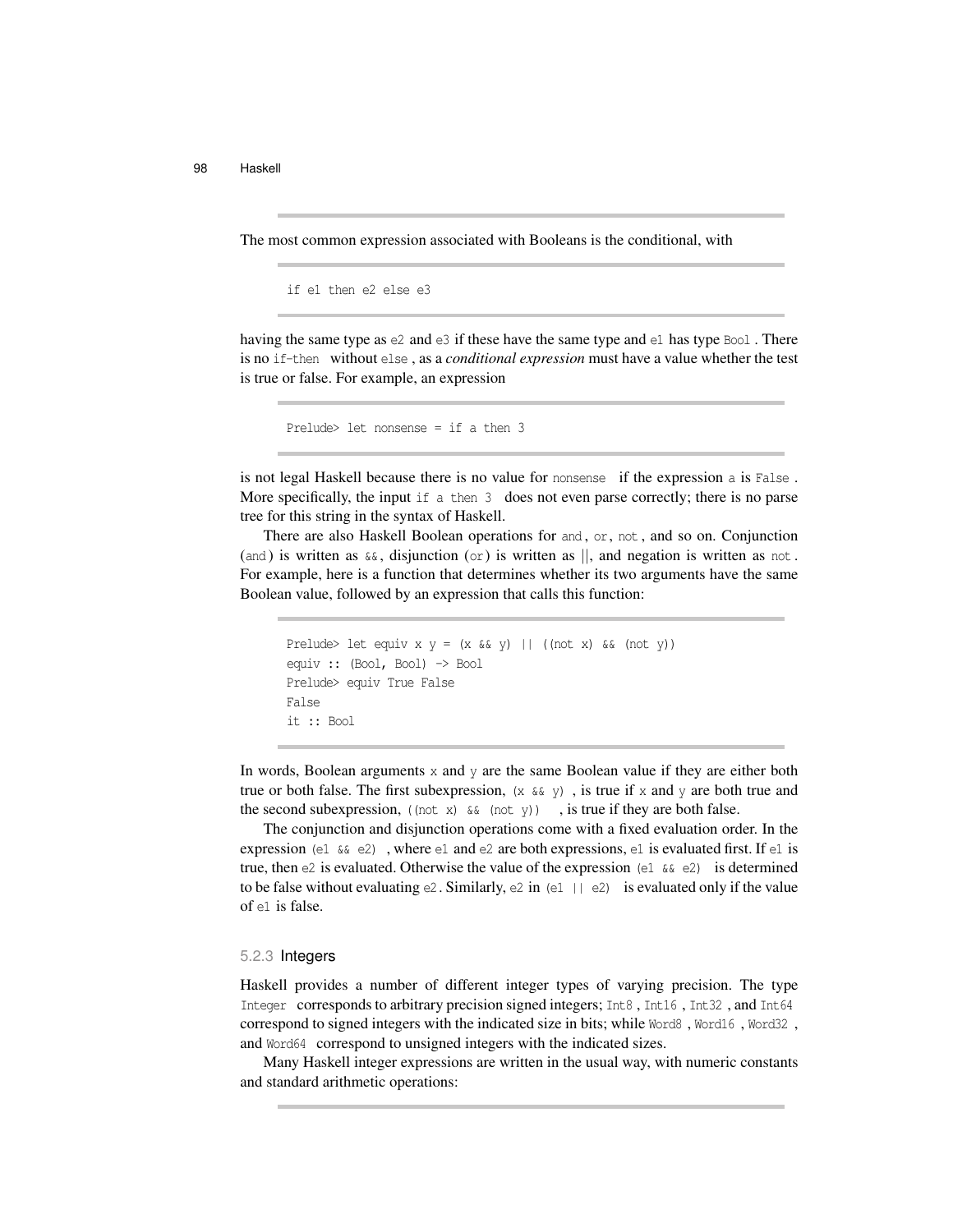$0, 1, 2, \ldots, -1, -2, \ldots$ : (Num a) => a +, -, \* :: (Num a) => a -> a -> a

The type for the literals indicates that each integer literal can have any type a as long as a belongs to the Num type class. In addition, the arithmetic operators for addition  $(+)$ , subtraction  $(-)$ , and multiplication  $(*)$  work over any type a belonging to the Num type class. Each of these operators is an infix binary operator. In Haskell, any identifier comprised of symbols (such as  $+$ ,  $-$ , etc.) is an infix operator.

The function div provides integer division for any type that belongs to the Integral type class:

div :: (Integral a) =>  $a \rightarrow a \rightarrow a$ 

Types in the Num type class support operations that work for either floating point numbers or integers, while the types that belong to the Integral type class support operations on integers (like div ). Integer types like Int32 and Word8 belong to both the Num and Integral type classes. Because div is comprised of characters and not symbols, it is not an infix operator:

Prelude> let quotient x y = div x y quotient :: (Integral a) =>  $a \rightarrow a \rightarrow a$ 

However, we can convert any function into an infix operator by enclosing it in backticks:

Prelude> let quotient  $x y = x 'div' y$ quotient :: (Integral a) =>  $a \rightarrow a \rightarrow a$ 

Similarly, we can convert any infix operator into a normal function by enclosing it in parentheses:

Prelude> let plus2  $x y = (+) x y$ plus2 :: (Num a)  $\Rightarrow$  a  $\Rightarrow$  a  $\Rightarrow$  a

#### 5.2.4 Strings

Strings are written as a sequence of symbols between double quotes:

```
"Simon Peyton Jones" :: String
"Brendan Eich" :: [Char]
```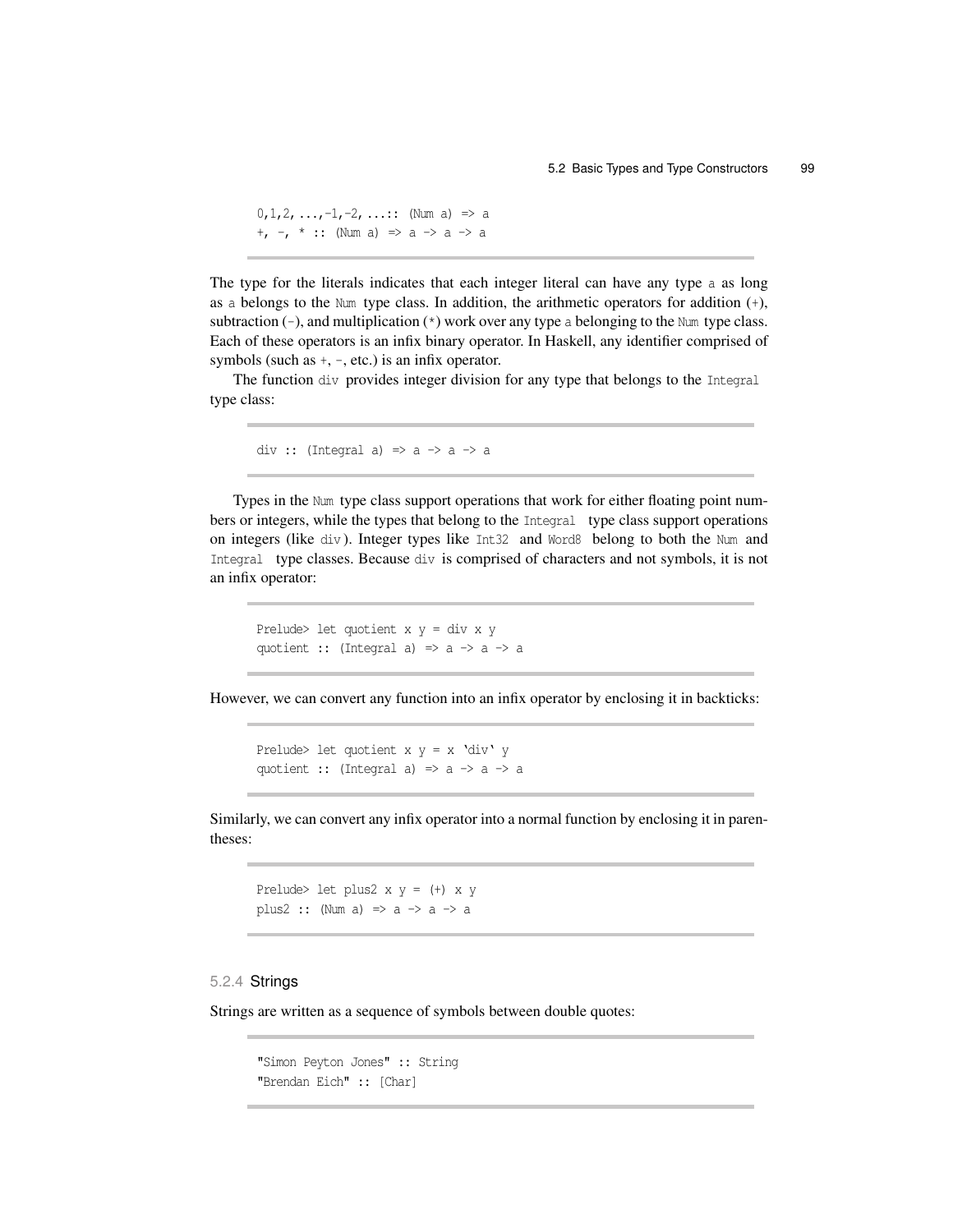In Haskell, the type String is a synonym for the type [Char] , which denotes a list of characters. This design means that strings can be treated as lists of characters, supporting all the usual list operations. String concatenation is written as ++ , so we have

```
Prelude> "James" ++ " " ++ "Gosling"
"James Gosling"
it :: [Char]
```
#### 5.2.5 Real

Haskell has two types for floating-point numbers of varying precision: Float and Double , as well as a type Rational for numbers that can be expressed as the ratio of two integers. As we saw with integral types, Haskell uses a type class to group the operations common to these types, in this case, the type class Fractional .

Literals with decimal points thus have type:

1.0, 2.0, 3.14159, 4.44444, *...* :: (Fractional t) => t

meaning they can be given any type that belongs to the Fractional type class: Float, Double , and Rational . These three types also belong to the Num class, so we can apply the operations +, -, and *<sup>∗</sup>* to Float s, Double s, and Rational s as well. The div operation, however, only works for elements of the Integral type class, which does not include Float s, Double s, or Rational . The operation  $\langle \cdot \rangle$  is used to divide fractional numbers instead.

#### 5.2.6 Tuples

A tuple may be a pair, triple, quadruple, and so on. In Haskell, tuples may be formed of any types of values. Tuple values and types are written with parentheses. For example, here is the compiler output for a pair, a triple, and a quadruple:

```
Prelude> (True, "John McCarthy")
(True,"John McCarthy")
it :: (Bool, [Char])Prelude> ("Brian", "Dennis", "Bjarne")
("Brian","Dennis","Bjarne")
it :: ([Char], [Char], [Char])
Prelude>(1, 2.3, 4.6, 10)
(1,2.3,4.6,10)
it :: (Integer, Double, Double, Integer)
```
For all types  $\tau_1$  and  $\tau_2$ , the type  $(\tau_1, \tau_2)$  is the type of pairs whose first component has type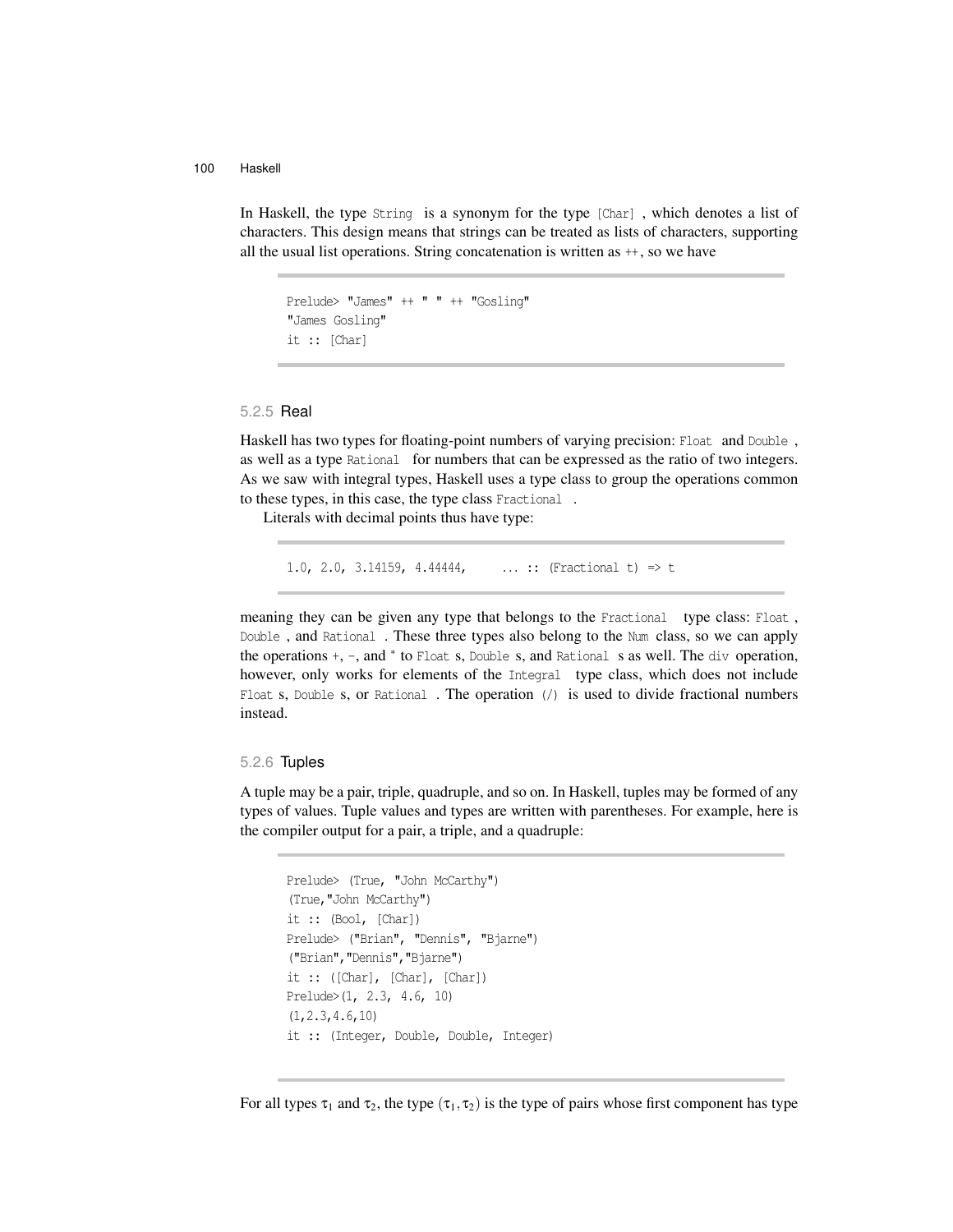$\tau_1$  and whose second component has type  $\tau_2$ . The type  $(\tau_1, \tau_2, \tau_3)$  is a type of triples, the type  $(\tau_1, \tau_2, \tau_3, \tau_4)$  a type of quadruples, and so on.

Components of a pair can be accessed using the functions fst and snd , respectively. For examples:

```
Prelude> fst(3,4)
3
it :: Integer
Prelude> snd("Niklaus", "Wirth")
"Wirth"
it :: [Char]
```
Components of tuples with more elements can be accessed using pattern matching constructs, which we will see in more detail in Section 5.3.

#### 5.2.7 Lists

Haskell lists can have any length, but all elements of a list must have the same type. We can write lists by listing their elements, separated by commas, between brackets. Here are some example lists of different types:

```
Prelude> [1,2,3,4]
[1, 2, 3, 4]it :: [Integer]
Prelude> [True, False]
[True,False]
it :: [Bool]
Prelude> ["red", "yellow", "blue"]
["red","yellow","blue"]
it :: [[Char]]
```
The type  $[\tau]$  is the type of all lists whose elements have type  $\tau$ .

In Haskell, the empty list is written []. The "cons" operation for adding an element to the front of a list is an infix operator written as a single colon:

```
Prelude> 3 : []
[3]
it :: [Integer]
Prelude> 4 : 5 : it
[4, 5, 3]it :: [Integer]
```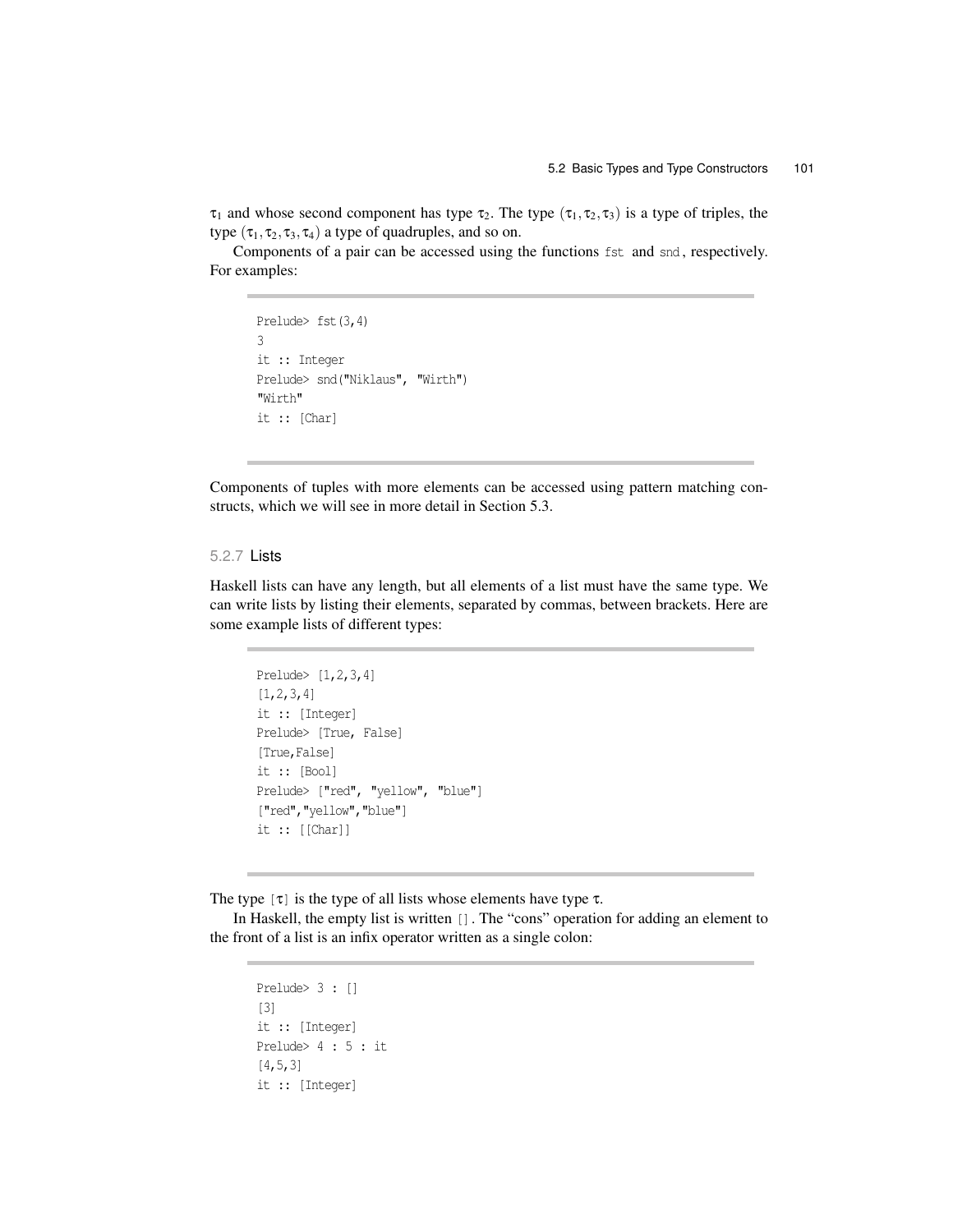In the first list expression, 3 is "consed" onto the front of the empty list. The result is a list containing the single element 3. In the second expression, 4 and 5 are consed onto this list. In both cases, the result is an integer list, [Integer] .

#### 5.3 PATTERNS, DECLARATIONS, AND FUNCTION EXPRESSIONS

The declarations we have seen so far bind a value to a single identifier. One very convenient syntactic feature of Haskell is that declarations can also bind values to a set of identifiers by using patterns.

#### 5.3.1 Value Declarations

The general form of value declaration associates a value with a pattern. A pattern is an expression containing variables (such as x, y, z *...*) and constants (such as true , false , 1, 2, 3 *...*), combined by certain forms such as tupling, record expressions, and a form of operation called a constructor. The general form of value declaration is

let <pattern> = <exp>

where the common forms of patterns are summarized by the following BNF grammar:

```
<pattern> ::= <id> | <tuple> | <cons> | <constr> | <record>
<tuple> ::= (<pattern>, ..., <pattern>)
<cons> ::= <pattern> : <pattern>
<constr> ::= <id> <patterns>
<record> ::= <id> {<id>=<pattern>, ..., <id>=<pattern> }
<patterns> :: <pattern> ... <pattern>
```
In words, a pattern can be an identifier, a tuple pattern, a list cons pattern, a declared data-type constructor pattern, or a record pattern. A tuple pattern is a sequence of patterns between parentheses, a list cons pattern is two patterns separated by a colon, a constructor pattern is an identifier (a declared constructor) applied to the number of pattern arguments required by the constructor, and a record pattern is a record-like expression with each field in the form of a pattern. This BNF does not define the set of patterns exactly, as some conditions on patterns are not context free and therefore cannot be expressed by BNF. For example, the conditions that in a constructor pattern the identifier must be a declared constructor and that the constructor must be applied to the right number of pattern arguments are not context-free conditions. An additional condition on patterns, subsequently discussed in connection with function declarations, is that no variable can occur twice in any pattern.

Because a variable is a pattern, a value declaration can simply associate a value with a variable. For example, here is a declaration that binds a tuple to the identifier t, followed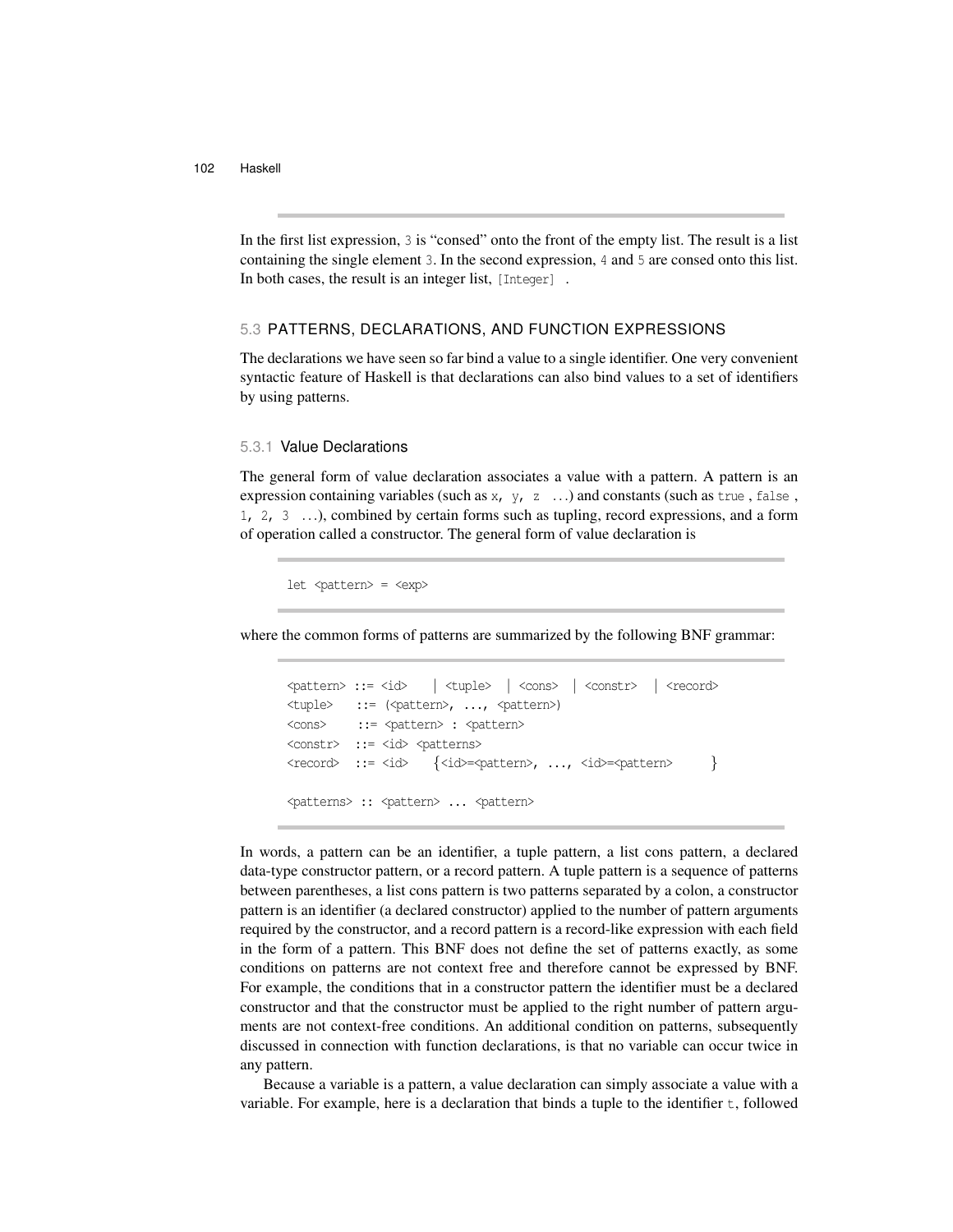by a declaration that uses a tuple pattern to bind identifiers  $x$ ,  $y$ , and  $z$ .

```
Prelude> let t = (1, 2, 3)t :: (Integer, Integer, Integer)
Prelude> let (x,y,z) = tx :: Integer
y :: Integer
z :: Integer
```
Note that there are two lines of input in this example and four lines of compiler output. In the first declaration, the identifier  $t$  is bound to a tuple. In the second declaration, the tuple pattern  $(x,y,z)$  is given the value of t. When the pattern  $(x,y,z)$  is matched against the triple t, identifier x gets value 1, identifier y gets value 2, and identifier z gets value 3.

#### 5.3.2 Function Declarations

The general form of a function declaration uses patterns. A single-clause definition has the form

let f <patterns> = <exp>

and a multiple-clause definition has the form

let  $\{ f \simeq f \text{ in } x \mapsto x \mapsto f \text{ in } x \mapsto f \text{ in } x \mapsto x \mapsto f(x) \in \{ f \text{ in } x \mapsto f(x) \}$ 

For example, a function adding its arguments can be written as

let f  $(x, y) = x + y$ 

Technically, the formal parameter of this function is a pattern  $(x, y)$  that must match the actual parameter on a call to f. The formal parameter to f is a tuple, which is broken down by pattern matching into its first and second components. You may think you are calling a function of two arguments. In reality, you are calling a function of one argument. That argument happens to be a pair of values. Pattern matching takes the tuple apart, binding x to what you might think is the first parameter and y to the second.

Here are some more examples illustrating other forms of patterns, each shown with an associated compiler output:

```
Prelude> let f(x, (y, z)) = yf :: (t, (t1, t2)) \rightarrow t1
Prelude> let g(x:y:z) = x:zq :: [t] \rightarrow [t]
```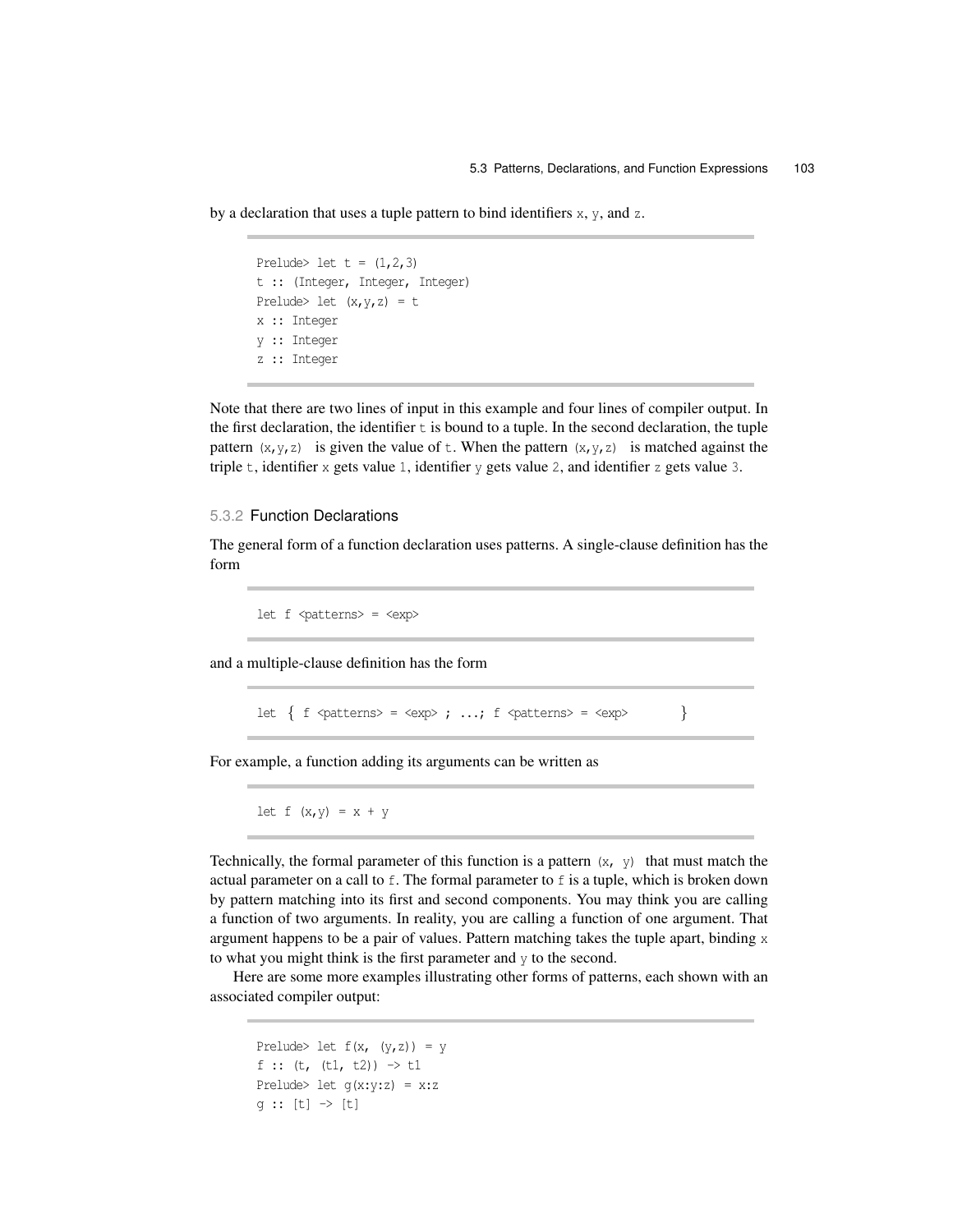The first is a function on nested tuples and the second a function on lists that have at least two elements.

An example of a multi-clause function is the following function, which computes the length of a list:

```
Prelude> let \{length [ ] = 0; length (x;xs) = 1 + length xs \}length :: (Num t1) \Rightarrow [t] \rightarrow t1
```
The first line in this code fragment is input (the declaration of the function length ) and the second line is the compiler output giving the type of this function. Here is an example application of length and the resulting value:

```
Prelude> length ['a', 'b', 'c', 'd']
4
it :: Integer
```
When the function length is applied to an argument, the clauses are matched in the order they are written. If the argument matches the constant [] (i.e., the argument is the empty list), then the function returns the value 0, as specified by the first clause. Otherwise the argument is matched against the pattern given in the second clause (x:xs) , and then the code for the second branch is executed. Because type checking guarantees that length will be applied only to a list, these two clauses cover all values that could possibly be passed to this function. The type of length, (Num t1)  $\Rightarrow$  [t]  $\rightarrow$  t1, indicates that the function takes a list of any type  $t$  and returns any type  $t_1$  that belongs to the Num type class. Such types will be explained in the next two chapters.

The syntax given so far specifies how to define a function within a let block, which is the context provided by the Haskell interpreter. Inside a code file, however, functions can also be declared at the top level, in which case the syntax for a single-line function is

```
f <patterns> = <exp>
```
and for a multi-line function is

```
f <patterns> = <exp>
...
f <patterns> = <exp>
```
For example, we can define the length function in a code file as

```
length | = 0
length (x;xs) = 1 + (length xs)
```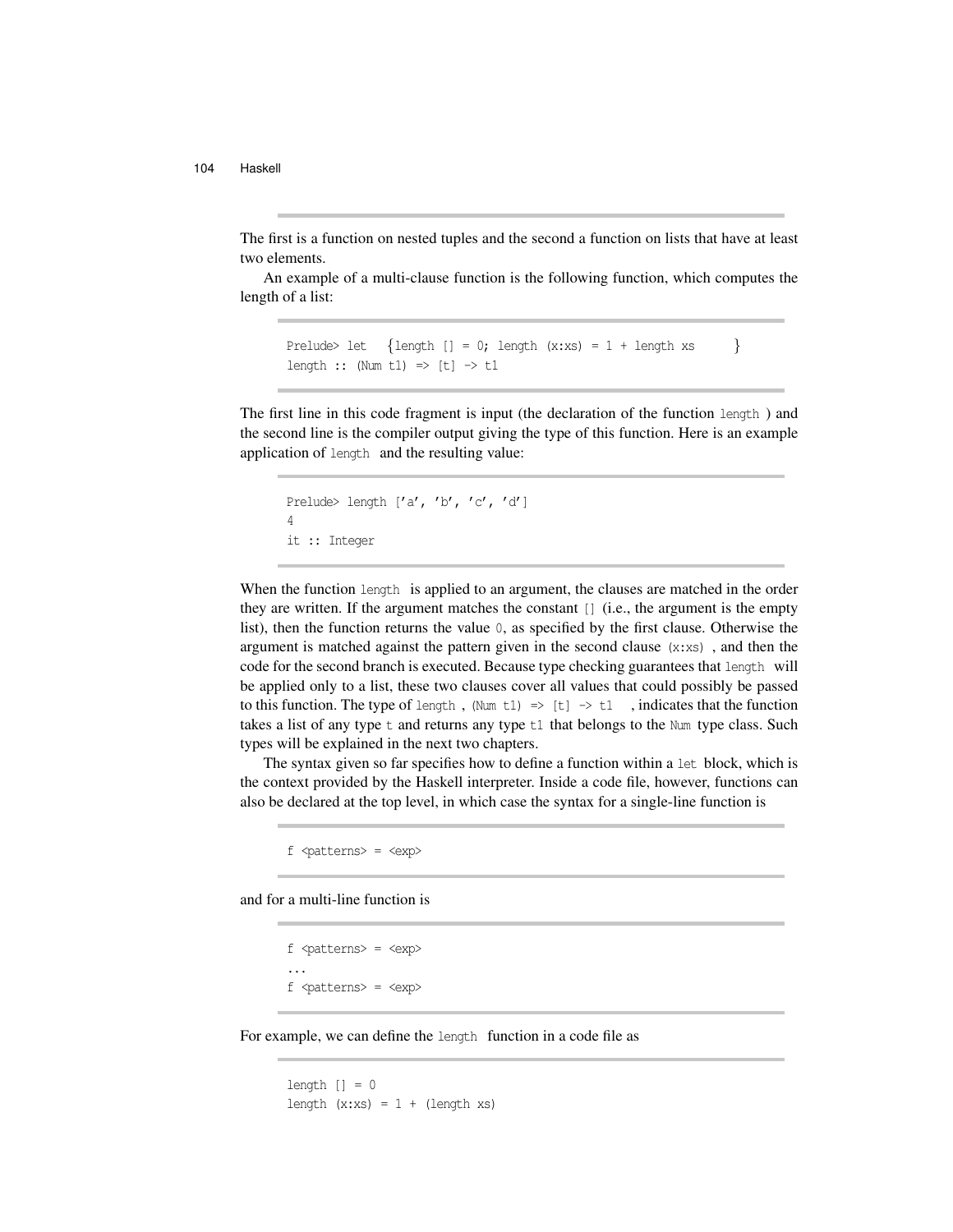Note that pattern matching is applied in order. For example, when the function

f  $(x, 0) = x$ f  $(0, y) = y$ f  $(x, y) = x+y$ 

is applied to an argument (a,b), the first clause is used if b=0, the second clause if  $b \neq 0$ and  $a=0$ , and the third clause if  $b \neq 0$  and  $a \neq 0$ . The Haskell type system will keep f from being applied to any argument that is not a pair  $(a, b)$ .

An important condition on patterns is that no variable can occur twice in any pattern. For example, the following function declaration is not syntactically correct because the identifier x occurs twice in the pattern:

```
Prelude> let \{ eq (x, x) = True; eq(x, y) = False \}<interactive>:1:11:
Conflicting definitions for 'x'
Bound at: <interactive>:1:11
<interactive>:1:13
In the definition of 'eq'
```
This function is not allowed because multiple occurrences of variables express equality, and equality must be written explicitly into the body of a function.

In addition to declared functions, Haskell has syntax for anonymous functions. The general form allows the argument to be given by a pattern:

*\*<pattern> -> <exp>

As an example, the anonymous function  $\langle x \rangle \rightarrow x + 1$  adds one to its argument. Anonymous functions are often used with *higher-order functions*, which are functions that take other functions as arguments. For example, the map function is a higher-order function that takes as arguments a function  $f$  and a list and applies  $f$  to every element in the list. Here is an example, with compiler output:

```
Prelude> map ( \x -> x + 1) [0,1,2,3]
[1,2,3,4]
it :: [Integer]
```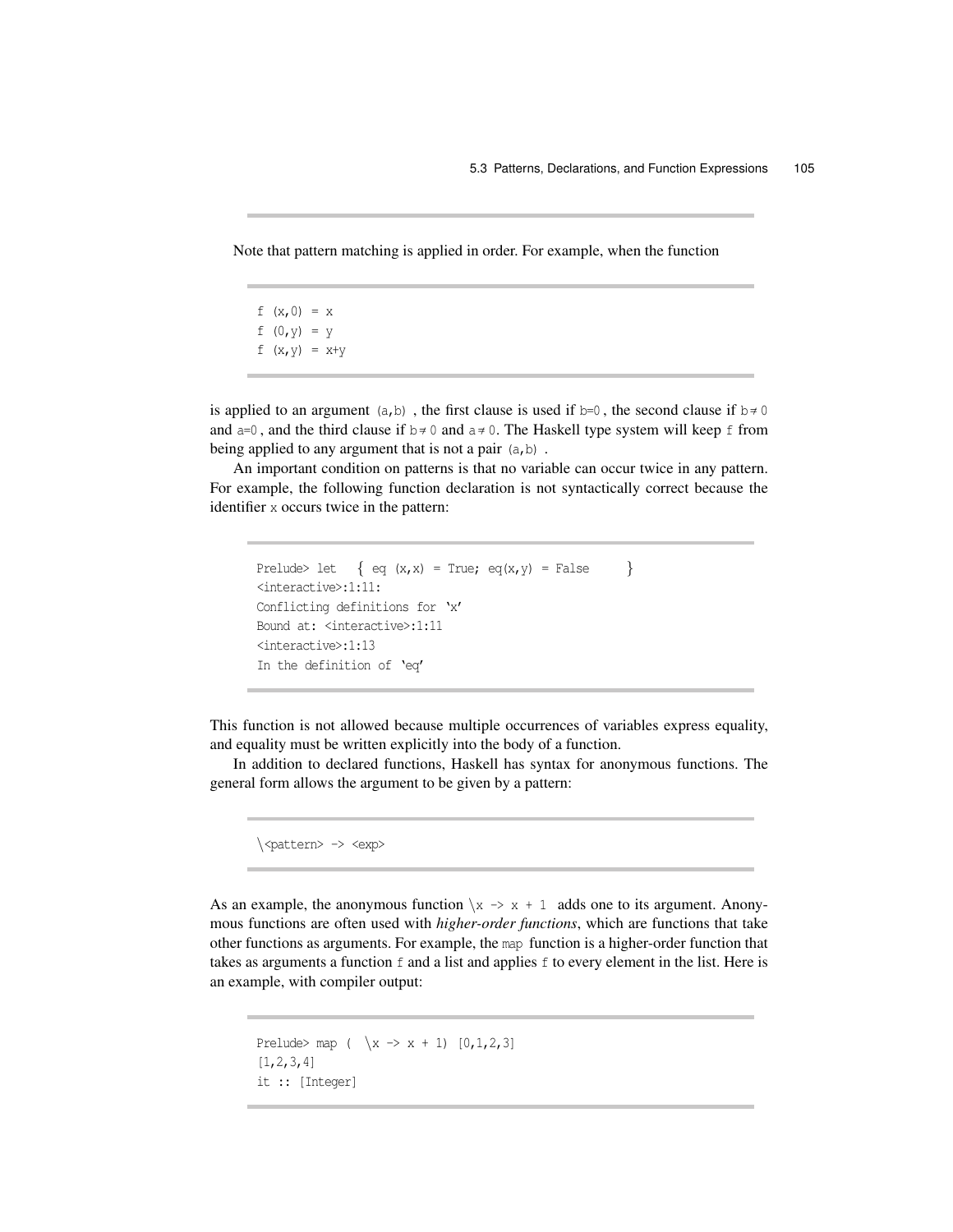#### 5.4 HASKELL DATA-TYPE DECLARATION

The Haskell data-type declaration is a special form of type declaration that declares a type name and operations for building and making use of elements of the type. The Haskell data-type declaration has the syntactic form

data <type name> = <constructor clause> *|* ... *|* <constructor \_clause>

where a constructor clause has the form

<constructor clause> ::= <constructor> <arg types> *|* <constructor>

where both  $\langle \text{type\_name} \rangle$  and  $\langle \text{constructor} \rangle$  are capitalized identifiers. The idea is that each constructor clause specifies one way to construct elements of the type. Elements of the type may be "deconstructed" into their constituent parts by pattern matching. The following three examples illustrate some common ways of using data-type declarations in Haskell programs.

Example. An Enumerated Data Type: Types consisting of a finite set of tokens can be declared as Haskell data types. Here is a type consisting of three tokens, named to indicate three specific colors:

data Color = Red *|* Blue *|* Green

This declaration indicates that the three elements of type color are Blue , Green , and Red . Technically, values Blue , Green , and Red are called *constructors*. They are called constructors because they are the ways of constructing values with type color.

Example. A Tagged Union Data Type: Haskell constructors can be declared to take arguments when constructing elements of the data type. Such constructors simply "tag" their arguments so that values constructed in different ways can be distinguished.

Suppose we are keeping student records with names of B.S. students, names and undergraduate institutions of M.S. students, and names and faculty supervisors of Ph.D. students. Then we could define a type student that allows these three forms of tuples as follows:

data Student = BS Name *|* MS (Name, School) *|* PhD (Name, Faculty)

In this data-type declaration, BS, MS, and PhD are each constructors. However, unlike in the color example, each Student constructor must be applied to arguments to construct a value of type Student . We must apply BS to a name, MS to a pair consisting of a name and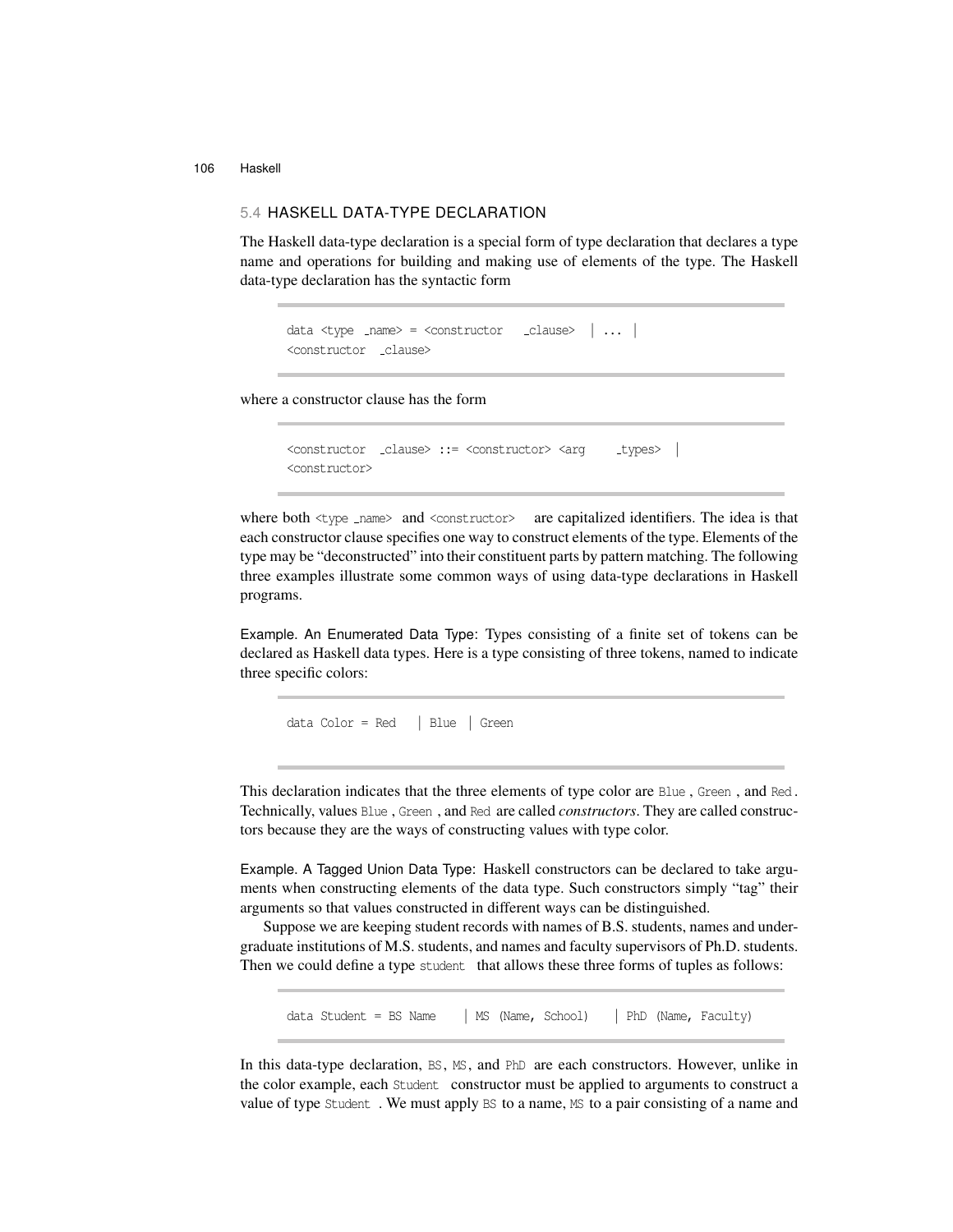a school, and PhD to a pair consisting of a name and a faculty name in order to produce a value of type Student .

In effect, the type Student is the union of three types,

```
Student ≈ union {Name, Name*School Name*Faculty }
```
except that in Haskell "unions" (which are defined by data declarations), each value of the union is tagged by a constructor that tells which of the constituent types the value comes from. This is illustrated in the following function, which returns the name of a student:

```
name :: Student → Name
name (BS \n n) = nname (MS(n, s)) = nname (PhD(n, f)) = n
```
The first line documents that the function name is a function from students to names. The next three lines declare the function name . The function has three clauses, one for each form of student.

Example. A Recursive Type: Data-type declaration may be recursive in that the type name may appear in one or more of the constructor argument types. Because of the way type recursion is implemented, Haskell data types are a convenient, high-level language construct that hides a common form of routine pointer manipulation.

The set of trees with integer labels at the leaves may be defined mathematically as follows:

A *tree* is either

a leaf, with an associated integer label, or

a compound tree, consisting of a left subtree and a right subtree.

This definition can be expressed as a Haskell data-type declaration, with each part of the definition corresponding to a clause of the data-type declaration:

data Tree = Leaf Int *|* Node (Tree, Tree)

The identifiers Leaf and Node are constructors, and the elements of the data type are all values that can be produced by the application of constructors to legal (type-correct) arguments. In words, a Tree is either the result of applying the constructor Leaf to an integer (signifying a leaf with that integer label) or the result of applying the constructor Node to two trees. These two trees, of course, must be produced similarly with constructors Leaf and Node .

The following function shows how the constructors may be used to define a function on trees: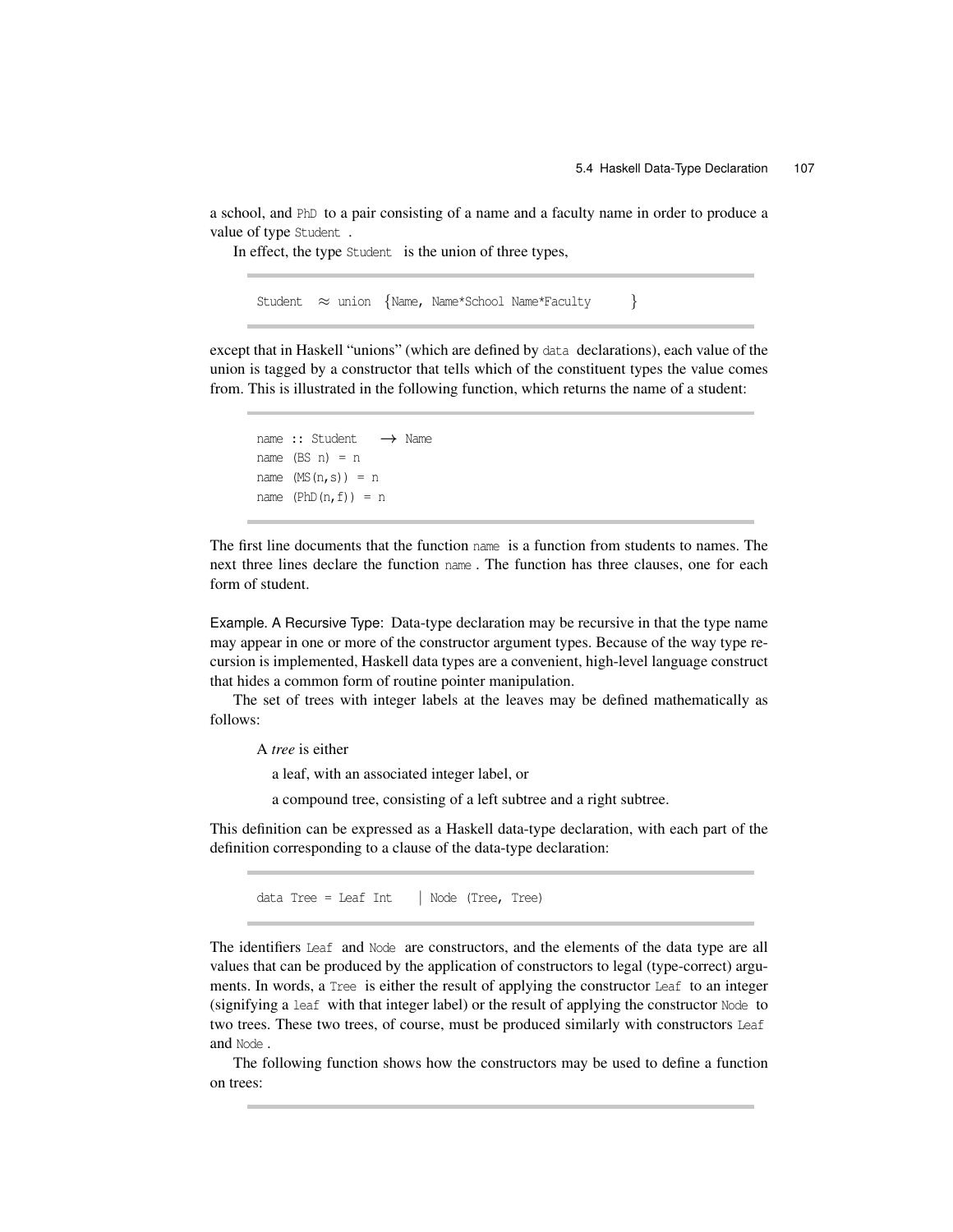```
inTree :: Int → Tree → Bool
inTree x (Leaf y) = x = yinTree x (Node(y, z)) = inTree x y || inTree x z
```
This function looks for a specific integer value  $x$  in a tree. If the tree has the form Leaf  $y$ , then x is in the tree only if  $x=y$ . If the tree has the form Node  $(y, z)$ , with subtrees y and z, then  $x$  is in the tree only if  $x$  is in the subtree  $y$  or the subtree z. The type shows that inTree is a function that, given an integer and a tree, returns a Boolean value.

An example of a polymorphic data-type declaration appears in Section 6.5.3, after the discussion of polymorphism in Section 6.4.

#### 5.5 RECORDS

Like Pascal records and C structs, Haskell records are similar to tuples, but with named components. Like data types, Haskell records must be declared before they can be used. For example, the declaration

```
data Person = Person { firstName :: String,
                       lastName :: String }
```
introduces the Person record type, which has two fields each with type string. Given a record declaration, we can create values of the type Person by giving a value for each field:

let dk = Person *{* firstName = "Donald", lastName = "Knuth" *}*

This Person record has two components, one called firstName and the other called lastName .

Each field in a record declaration introduces an accessor function of the same name. For example, we can use the firstName function to extract the corresponding name from the dk person.

```
Prelude> firstName dk
"Donald"
it :: String
```
Another way of selecting components of tuples and records is by pattern matching. For example, the following statement binds the variable  $f$  to the first name of  $dk$  and  $l$  to the last name.

Prelude> let (Person *{*firstName = f, lastName = l *}* ) = dk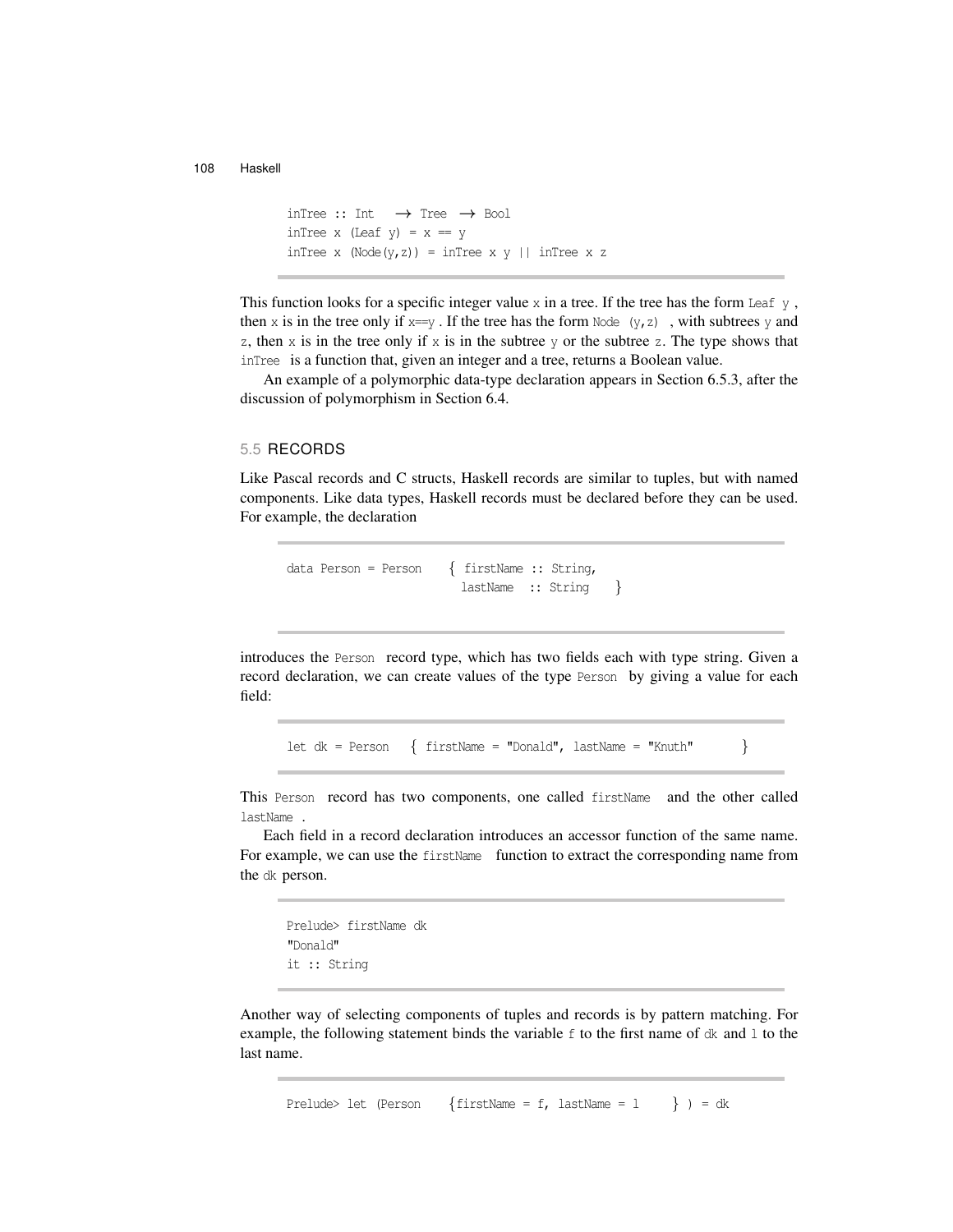```
f :: String
l :: String
```
#### 5.6 A NOTE ON REFERENCE CELLS AND ASSIGNMENT

None of the Haskell constructs discussed in earlier sections of this chapter have side effects. Each expression has a value, but evaluating an expression does not have the side effect of changing the value of any other expression. Although most large Haskell programs are written in a style that avoids side effects when possible, most large Haskell programs do use assignment occasionally to change the value of a variable.

The way that assignable variables are presented in Haskell is different from the way that assignable variables appear in other programming languages. The main reasons for this are to preserve the uniformity of Haskell as a programming language and to separate side effects from pure expressions.

Haskell assignment is restricted to reference cells. In Haskell, a reference cell has a different type than immutable values such as integers, strings, lists, and so on. Because reference cells have specific reference types, restrictions on Haskell assignment are enforced as part of the type system. This is part of the elegance of Haskell: Almost all restrictions on the structure of programs are part of the type system, and the type system has a systematic, uniform definition.

We will discuss reference cells and other imperative features of Haskell in Chapter 8.

#### 5.7 CHAPTER SUMMARY

Haskell is a programming language that encourages programming with functions. It is easy to define functions with function arguments and function return results. In addition, most data structures in Haskell programs are not assignable. Although it is possible to construct reference cells for any type of value and modify reference cells by assignment, side effects occur only when reference cells are used. Although most large Haskell programs do use reference cells and have side effects, the pure parts of Haskell are expressive enough that reference cells are used sparingly.

Haskell has an expressive type system. There are basic types for many common kinds of computable values, such as Booleans, integers, strings, and reals. There are also *type constructors*, which are type operators that can be applied to any type. The type constructors include tuples, records, and lists. In Haskell, it is possible to define tuples of lists of functions, for example. There is no restriction on the types of values that can be placed in data structures.

The Haskell type system is often called a *strong type system*, as every expression has a type and there are no mechanisms for subverting the type system. When the Haskell type checker determines that an expression has type Int , for example, then any successful evaluation of that expression is guaranteed to produce an integer. There are no dangling pointers that refer to unallocated locations in memory and no casts that allow values of one type to be treated as values of another type without conversion.

Haskell has several forms that allow programmers to define their own types and type constructors. In this chapter, we looked at data-type declarations, which can be used to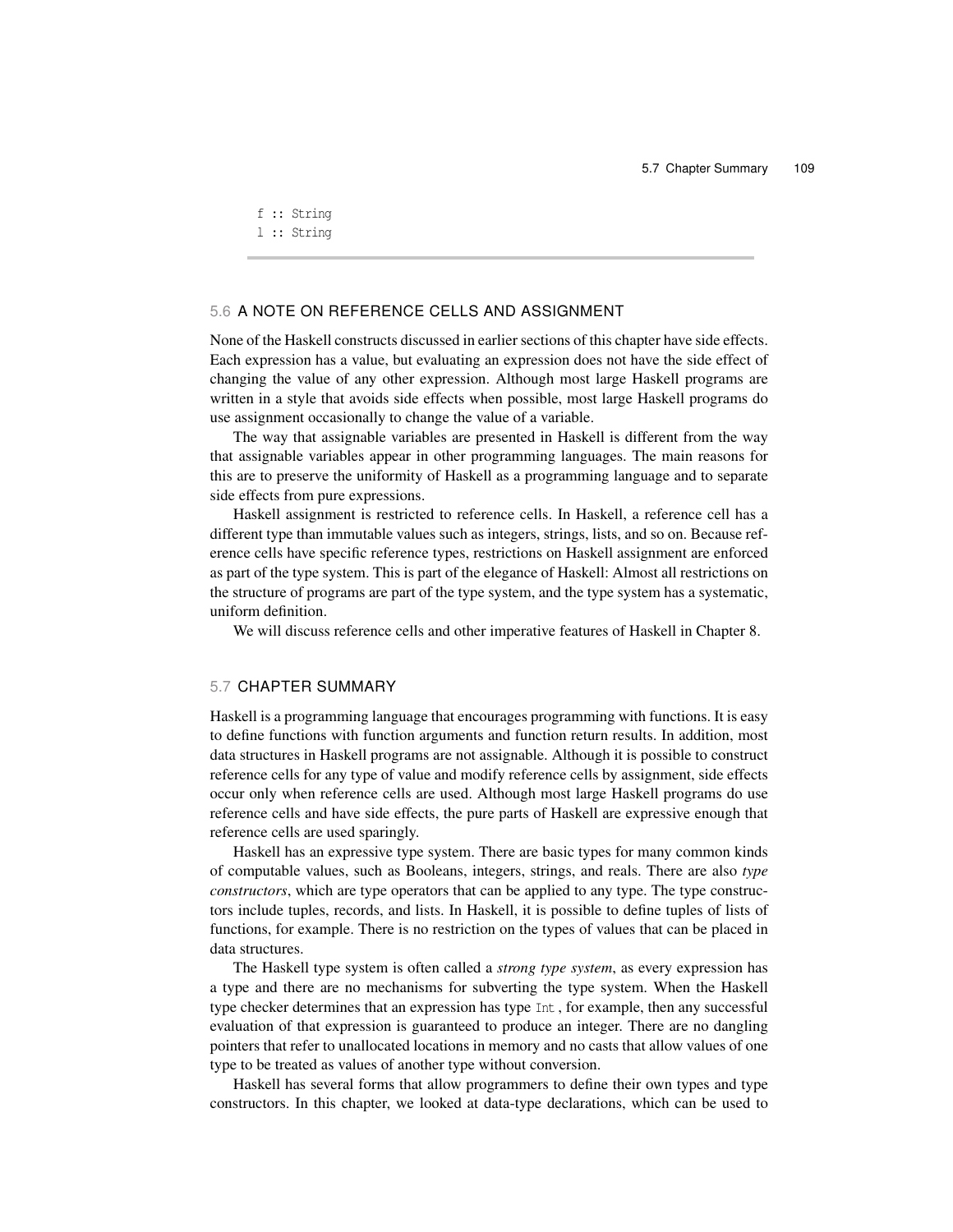define Haskell versions of enumerated types (types consisting of a finite list of values), disjoint unions (types whose elements are drawn from the union of two or more types), and recursively defined types. Another important aspect of the Haskell type system is polymorphism, which we will study in the next chapter, along with other aspects of the Haskell type system. We will discuss additional type definition and module forms in Chapter 11.

#### **EXERCISES**

#### 5.1 Algol 60 Procedure Types

In Algol 60, the type of each formal parameter of a procedure must be given, and functions may be passed as arguments. The type proc denotes the type of procedures in Algol 60, which is much simpler than the Haskell type for functions. However, this is really a type loophole. Because calls to procedure parameters are not fully type checked, Algol 60 programs may produce run-time type errors.

Write a procedure declaration for  $\mathcal Q$  that causes the following program fragment to produce a run-time type error:

```
proc P (proc Q)
   begin Q(true) end;
P(Q);
```
where true is a Boolean value. Explain why the procedure is statically type correct, but produces a run-time type error. (You may assume that adding a Boolean to an integer is a run-time type error.)

#### 5.2 Nonlinear Pattern Matching

Haskell patterns cannot contain repeated variables. This exercise explores this language design decision. A declaration with a single pattern is equivalent to a sequence of declarations using destructors. For example,

```
p = (5, 2)(x, y) = p
```
is equivalent to

 $p = (5, 2)$  $x = fst p$  $y =$  snd  $p$ 

where  $f$ st  $p$  is the Haskell expression for the first component of pair  $p$  and snd similarly returns the second component of a pair. The operations fst and snd are called *destructors* for pairs.

A function declaration with more than one pattern is equivalent to a function declaration that uses standard if-then-else and destructors. For example,

 $f | = 0$ f  $(x:xs) = x$ 

is equivalent to

 $f z = if z == []$  then 0 else head z

where head is the Haskell function that returns the first element of a list. *Questions:*

(a) Write a function that does not use pattern matching and that is equivalent to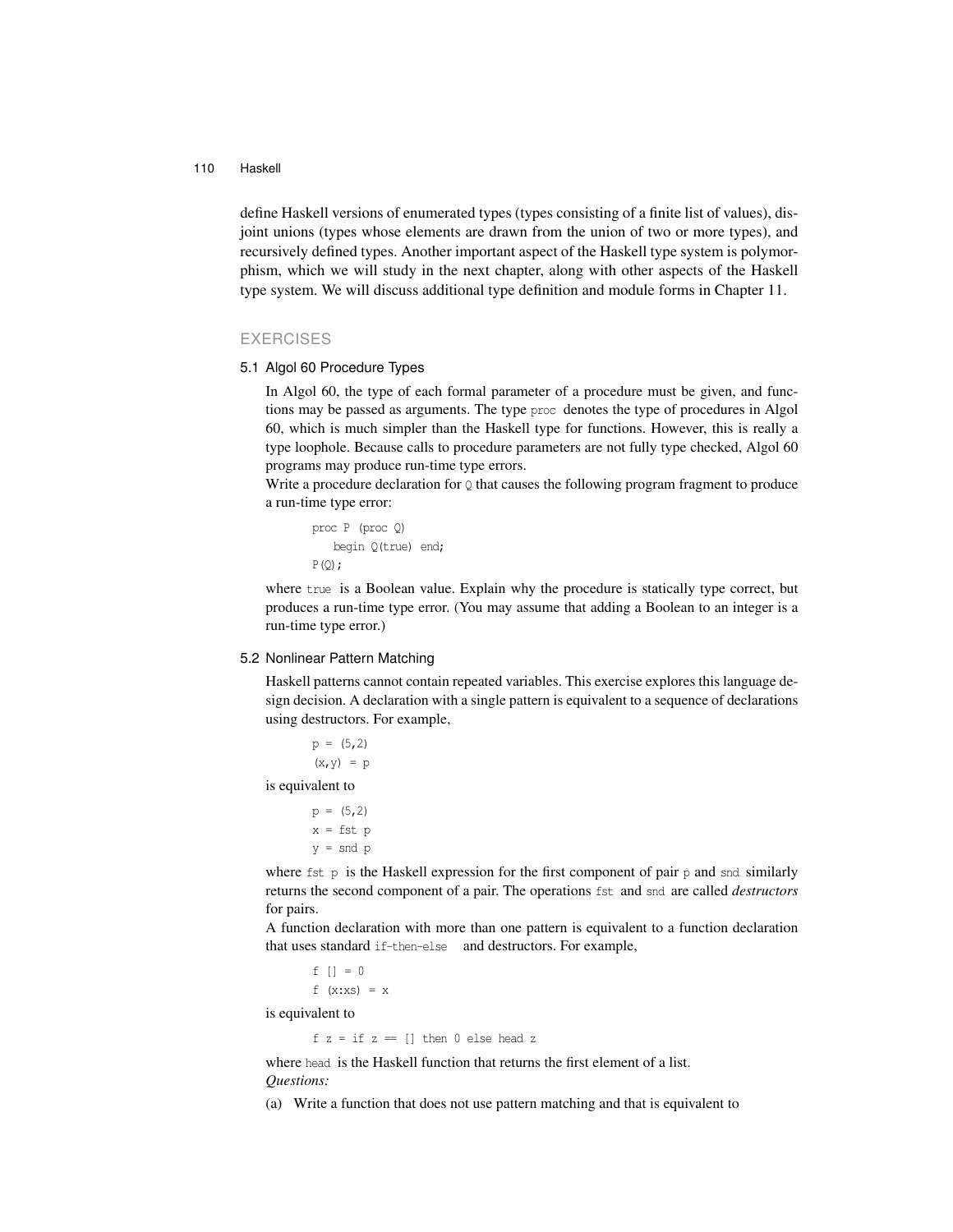```
f (x, 0) = xf (0, y) = yf (x, y) = x + y
```
Haskell pattern matching is applied in order. When the function f is applied to an argument (a, b), the first clause is used if  $b = 0$ , the second clause if  $b \neq 0$  and a=0, and the third clause if  $b \neq 0$  and  $a \neq 0$ .

(b) Consider the following function:

 $eq(x, x) = True$  $eq(x, y) = False$ 

Describe how you could translate Haskell functions that contain patterns with repeated variables, like eq, into functions without patterns, using destructors and if-then-else expressions. Give the resulting translation of the eq function.

- (c) Why do you think the designers of Haskell prohibited repeated variables in patterns? (*Hint*: If f, g :: Int  $\rightarrow$  Int , then the expression  $f = g$  is not type-correct Haskell as the test for equality is not defined on function types.)
- 5.3 Haskell Map for Trees
	- (a) The binary tree data type

data Tree  $a =$  Leaf  $a$  | Node (Tree a) (Tree a)

describes a binary tree for any type, but does not include the empty tree (i.e., each tree of this type must have at least a root node).

Write a function maptree that takes a function as an argument and returns a function that maps trees to trees by mapping the values at the leaves to new values, using the function passed in as a parameter. In more detail, if  $f$  is a function that can be applied to the leaves of tree  $t$  and  $t$  is the tree on the left, then maptree  $f$   $t$  should result in the tree on the right:



For example, if f is the function  $f(x) = x + 1$  then

maptree f (Node (Node (Leaf 1) (Leaf 2)) (Leaf 3))

should evaluate to Node (Node (Leaf 2) (Leaf 3)) (Leaf 4) . Explain your definition in one or two sentences.

- (b) What is the type Haskell gives to your function? Why is it not the type  $(t \rightarrow t) \rightarrow$ Tree  $t \rightarrow$  Tree  $t$  ?
- 5.4 Haskell Reduce for Trees

Assume that the data type tree is defined as in problem 3. Write a function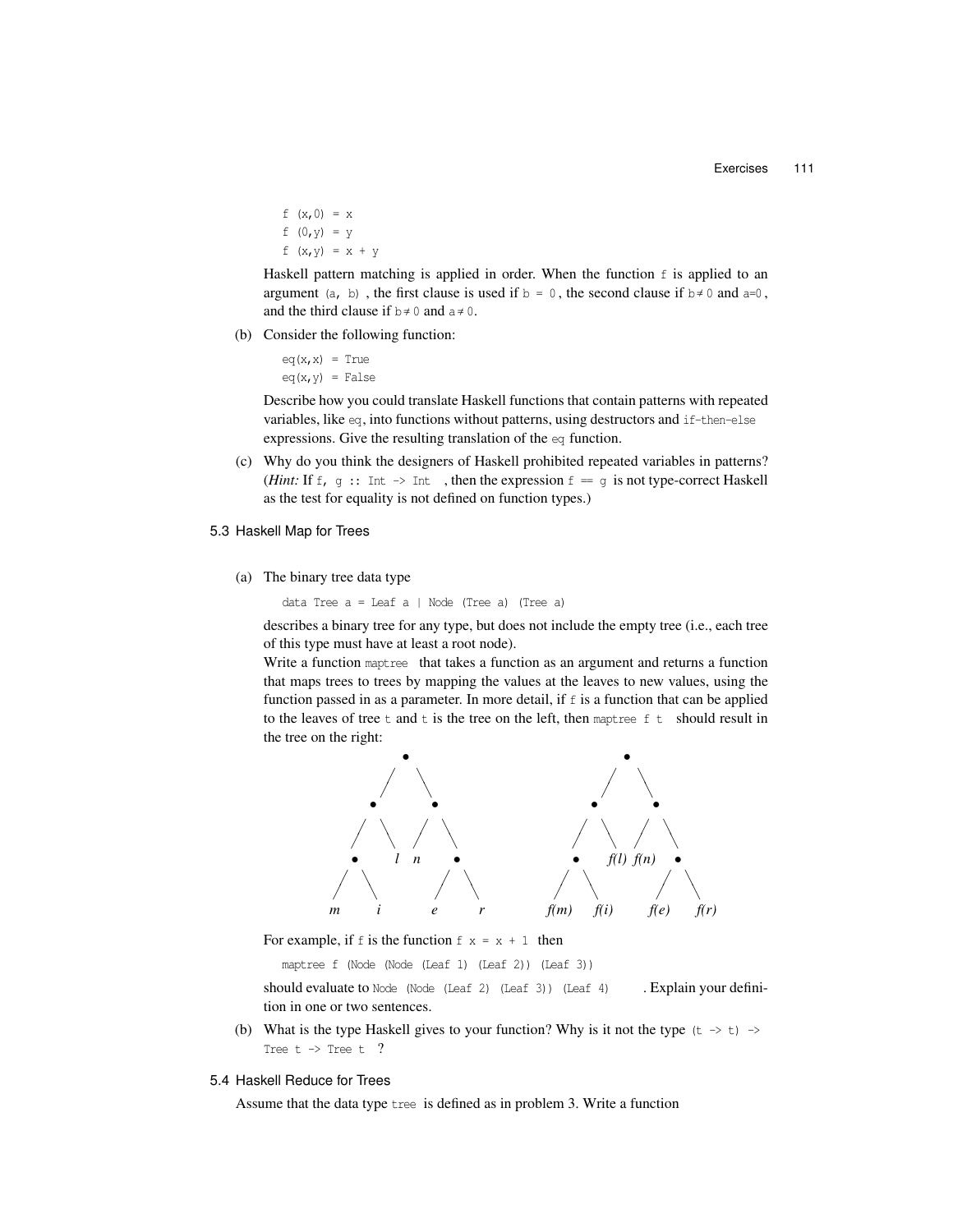reduce ::  $(a \rightarrow a \rightarrow a) \rightarrow$  Tree  $a \rightarrow a$ 

that combines all the values of the leaves by using the binary operation passed as a parameter. In more detail, if oper ::  $a \rightarrow a \rightarrow a$  and t is the nonempty tree on the left in this picture,



then reduce oper t should be the result we obtain by evaluating the tree on the right. For example, we can reduce an integer tree with the plus function:

reduce (+) (Node (Node (Leaf 1) (Leaf 2)) (Leaf 3))  $=$   $(1 + 2) + 3$ = 6

Explain your definition of reduce in one or two sentences.

#### 5.5 Currying

This problem asks you to show that the Haskell types  $a \rightarrow b \rightarrow c$  and  $(a,b) \rightarrow c$  are essentially equivalent.

(a) Define higher-order Haskell functions

curry ::  $((a, b) \rightarrow c) \rightarrow (a \rightarrow (b \rightarrow c))$ and

uncurry ::  $(a \rightarrow (b \rightarrow c)) \rightarrow ((a,b) \rightarrow c)$ 

(b) For all functions  $f : : (a,b) \rightarrow c$  and  $g : : a \rightarrow (b \rightarrow c)$ , the following two equalities should hold (if you wrote the right functions):

uncurry (curry  $f$ ) =  $f$ curry(uncurry g) = g

Explain why each is true for the functions you have written. Your answer can be three or four sentences long. Try to give the main idea in a clear, succinct way. (We are more interested in insight than in number of words.) Be sure to consider termination behavior as well.

#### 5.6 Disjoint Unions

A *union type* is a type that allows the values from two different types to be combined in a single type. For example, an expression of type union (A, B) might have a value of type A or a value of type B. The languages C and Haskell both have forms of union types.

(a) Here is a C program fragment written with a union type:

```
...
union IntString {
  int i;
  char *s;
```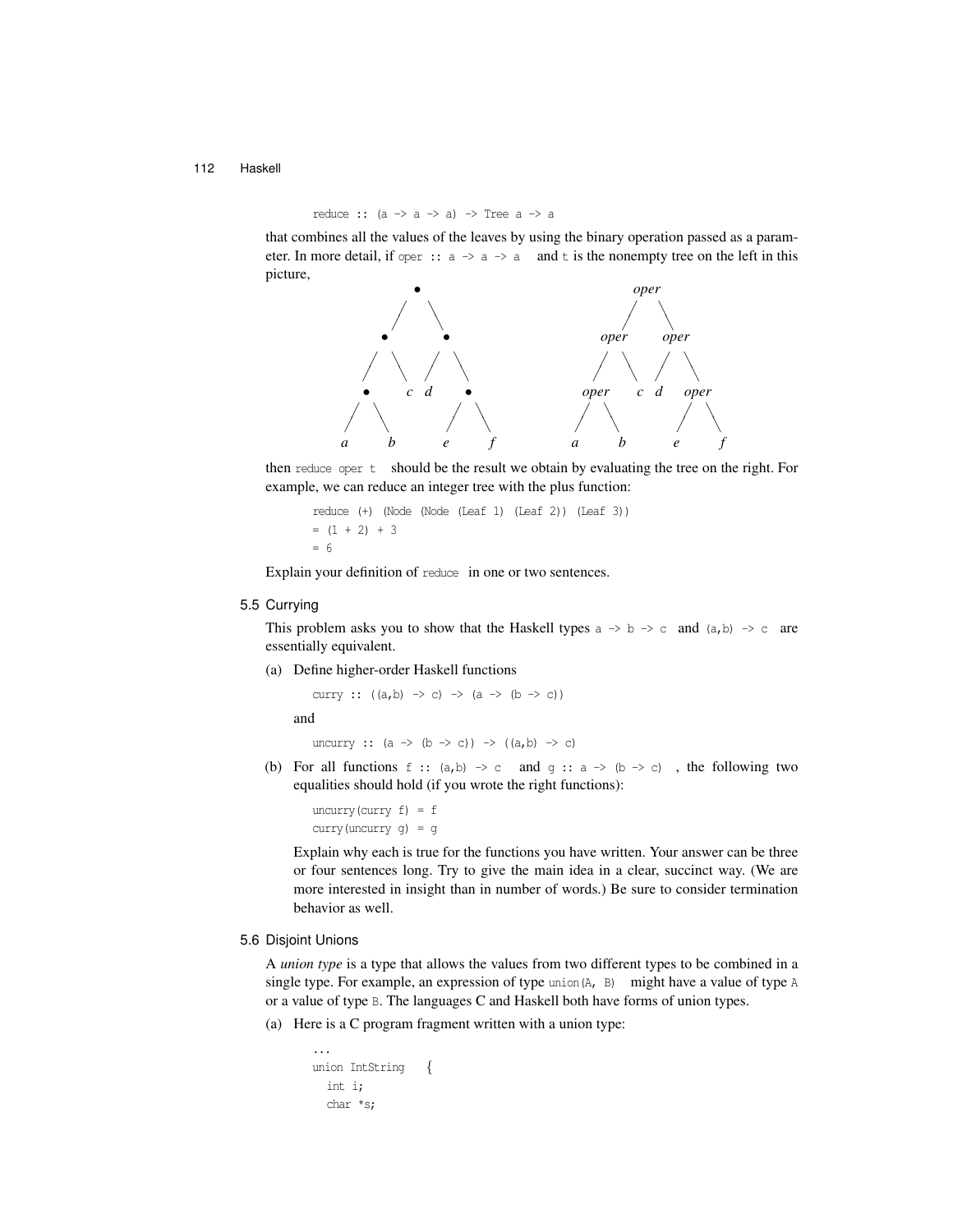```
} x;
int y;
if ( ...) x.i = 3 else x.s = "here, fido";...
y = (x,i) + 5;...
```
A C compiler will consider this program to be well typed. Despite the fact that the program type checks, the addition may not work as intended. Why not? Will the runtime system catch the problem?

(b) In Haskell, a union type union(A,B) would be written in the form

data UnionAB = Tag \_a A | Tag \_b B

and the preceding if statement could be written as

```
data IntString = Tag int Int | Tag str String
...
let x = if ... then Tag int 3 else Tag str("here, fido")
...
let Tag \text{int } m = x \text{ in } m + 5
```
Can the same bug occur in this program? Will the run-time system catch the problem? The use of tags enables the compiler to give a useful warning message to the programmer, thereby helping the programmer to avoid the bug, even before running the program. What message is given and how does it help?

#### 5.7 Lazy Evaluation and Functions

It is possible to evaluate function arguments at the time of the call (*eager evaluation*) or at the time they are used (*lazy evaluation*). Haskell uses lazy evaluation, but most programming languages use eager evaluation. We can simulate lazy evaluation in an eager language such as ML using higher-order functions. This question explores such a simulation.

Consider a *sequence* data structure that starts with a known value and continues with a function (known as a *thunk*) to compute the rest of the sequence:

```
SML> datatype 'a Seq = Nil
              | Cons of 'a * (unit -> 'a Seq);
SML> fun head (Cons (x, -)) = x;val head = fn : 'a Seq \rightarrow 'aSML> fun tail (Cons ( _{-r} xs)) = xs();
val tail = fn : 'a Seq -> 'a Seq
SML> fun BadCons (x, xs) = Cons (x, fn() =>xs);val BadCons = fn : 'a * 'a Seq -> 'a Seq
```
Note that BadCons does not actually work, as xs was already evaluated on entering the function. Instead of calling BadCons(x, xs), you would need to use Cons(x, fn() =>xs) for lazy evaluation.

This lazy sequence data type provides a way to create infinite sequences, with each infinite sequence represented by a function that computes the next element in the sequence. For example, here is the sequence of infinitely many 1s: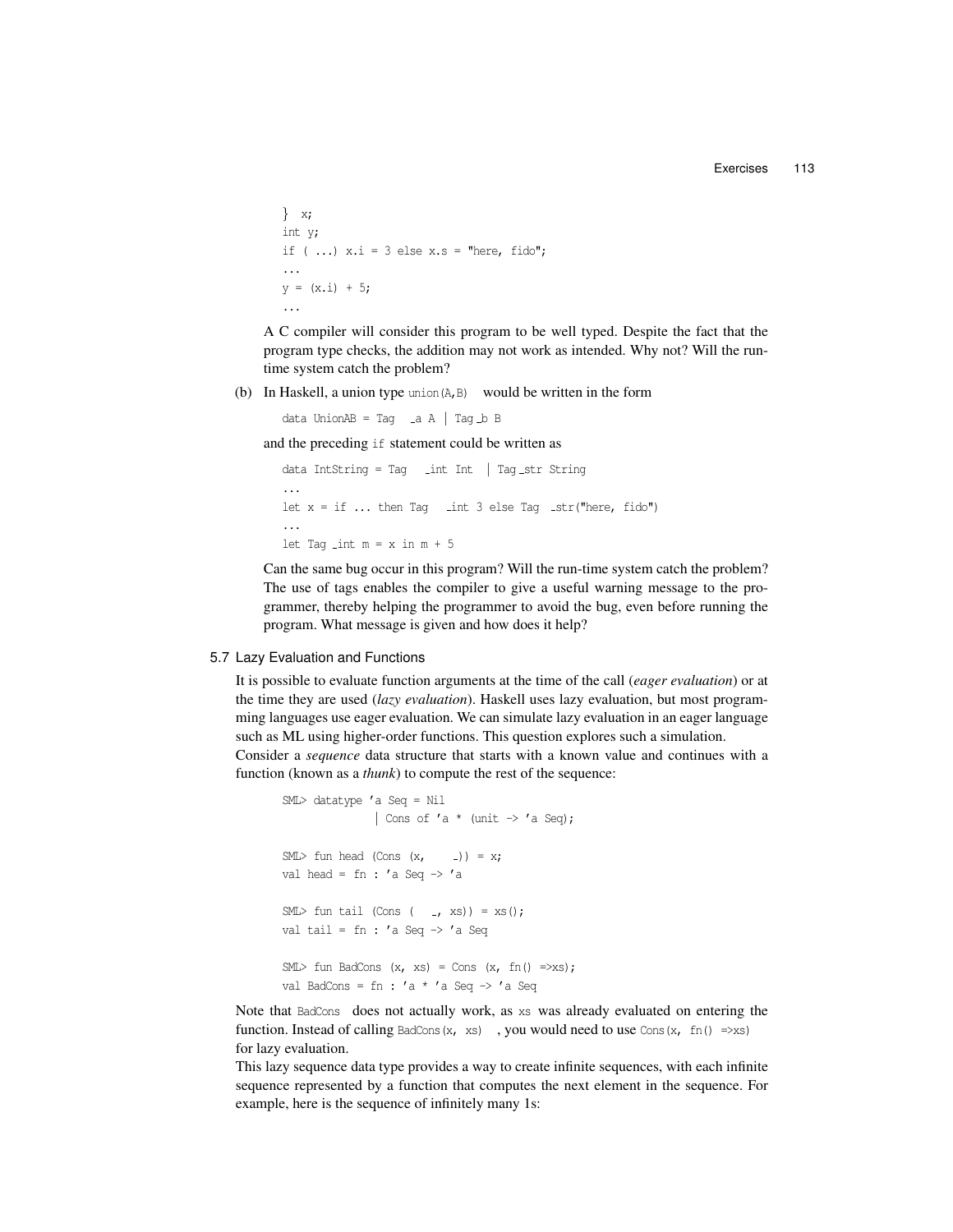SML> val ones = let fun  $f() = Cons(1, f)$  in  $f()$  end;

We can see how this works by defining a function that gets the *n*th element of a sequence and by looking at some elements of our infinite sequence:

```
SML> fun get(n,s) = if n=0 then head(s) else get(n-1,tail(s));
val get = fn : int * 'a Seq \rightarrow 'a
SML> get(0,ones);
val it = 1 : int
SML> get(5,ones);
val it = 1 : int
SML> get(245, ones);
val it = 1 : int
```
We can define the infinite sequence of all natural numbers by

SML> val natseq = let fun  $f(n)() =$  Cons $(n, f(n+1))$  in  $f(0)$  () end;

Using sequences, we can represent a function as a potentially infinite sequence of ordered pairs. Here are two examples, written as infinite lists instead of as ML code (note that *∼* is a negative sign in ML):

add1 = (0*,*1) :: (*∼* 1*,*0) :: (1*,*2) :: (*∼* 2*,∼* 1) :: (2*,*3) :: *...* double =  $(0,0)$  ::  $(\sim 1, \sim 2)$  ::  $(1,2)$  ::  $(\sim 2, \sim 4)$  ::  $(2,4)$  ::  $\ldots$ 

Here is ML code that constructs the infinite sequences and tests this representation of functions by applying the sequences of ordered pairs to sample function arguments.

```
SML> fun make -ints(f)=
       let
         fun make pos (n) = Cons( (n, f(n)), fn() =&gt; make <br/> -pos(n + 1))fun make \text{neg}(n) = \text{Cons}( (n, f(n)), f(n)) = \text{make} \text{neg}(n - 1)in
         merge (make pos (0), make neg( ∼1))
       end;
val make \text{ints} = \text{fn} : (int -> 'a) -> (int * 'a) Seq
SML> val add1 = make _ints (fn(x) => x+1);
val add1 = Cons ((0,1),fn) : (int * int) Seq
SML> val double = make _ints (fn(x) => 2*x);
val double = Cons ((0,0),fn) : (int * int) Seq
SML > fun apply (Cons( (x1, fx1), xs), x2) =
       if (x1=x2) then fx1
         else apply(xs(), x2);
val apply = fn : ('a * 'b) Seq * ''a \rightarrow 'bSML> apply(add1, ∼4);
val it = ∼3 : int
SML> apply(double, 7);
val it = 14 : int
```
(a) Write merge in ML. Merge should take two sequences and return a sequence containing the values in the original sequences, as used in the make lints function.